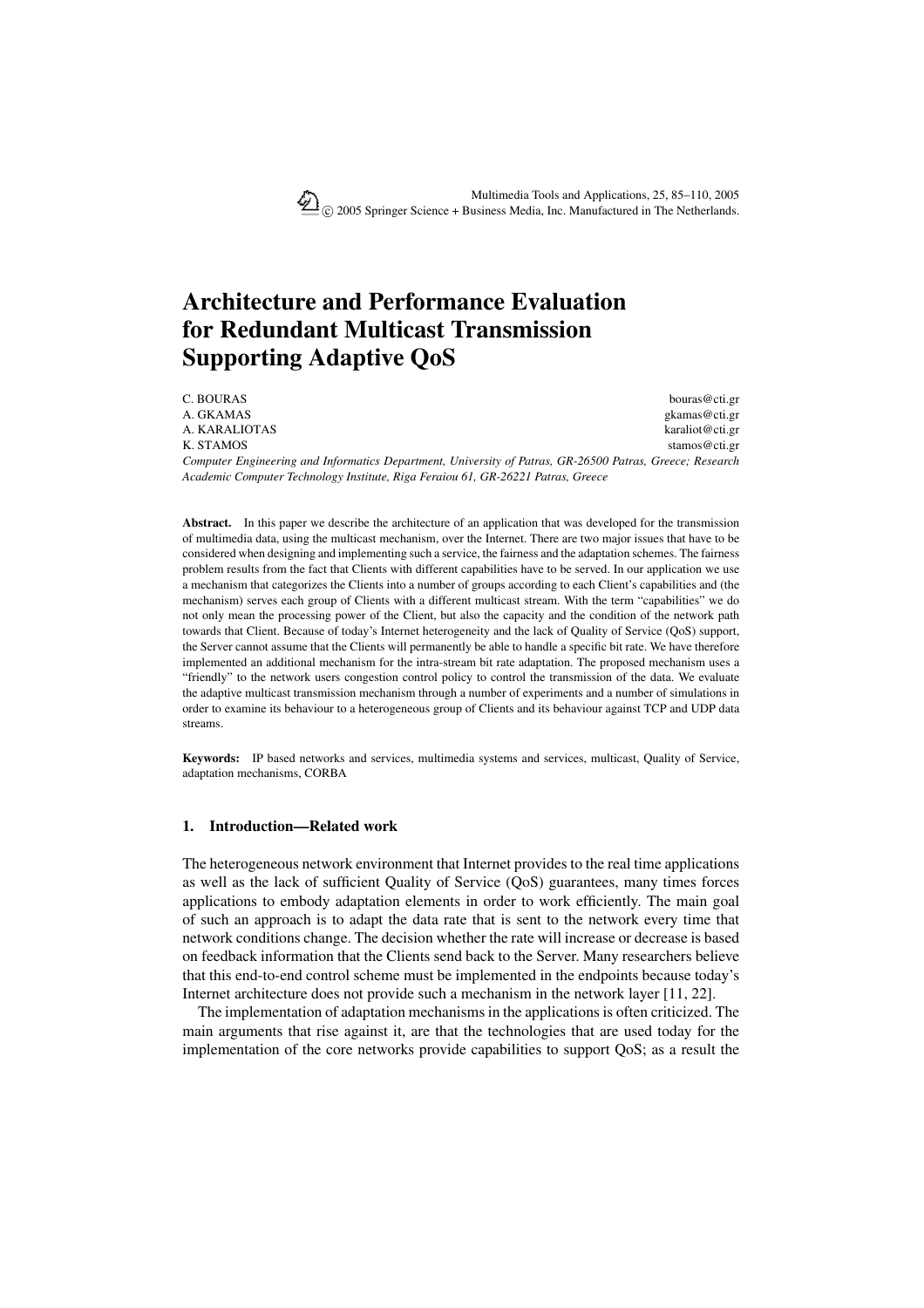network should offer to the applications QoS guarantees. This is generally true but there is a big problem about it: Today's Internet is divided into thousands of different administration domains. The QoS strategies that are implemented on each one are certainly different (for example QoS based on DiffServ Concept [21], QoS based on IntServ Concept [5], QoS based on IPv6 infrastructure [10]), and in many cases no QoS strategy is implemented at all. So the multimedia data flows that have to traverse many of these different domains in order to reach the end user don't have a sufficient QoS support. The proposed mechanism provides an adaptation service which does not require any QoS support from the network, and runs in any IP multicast network. Another idea widely supported among network administrators, is that the cost of exhaustive monitoring of the network as well as the upgrade of the links that constrain the entire network domain (bottlenecks and critical links) cost less than the deployment of QoS schemes (Research, testing and personnel training) [11].

In addition, any application that transmits data over the Internet should have a friendly behaviour towards the other flows that coexist in today's Internet and especially towards the TCP flows that comprise the majority of flows. We define as TCP friendly flow, a flow that consumes no more bandwidth than a TCP connection, which is traversing the same path with that flow [22].

The system we propose is based on multicast video transmission with the use of RTP/ RTCP [24]. The main perspectives we tried to fulfil are (1) each Client should receive the best video quality that it is capable of and (2) the generated multicast data flow should not be a constraint for the other flows.

In order to achieve the first goal, we create *n* different streams (in most network conditions a small number of different streams is enough—typically 3 or 4 streams), each one within certain bandwidth limits. All the streams carry the same video information, each one of them having a different quality. Clients join in the appropriate stream depending on the condition of the network path towards them and the processing power of each one. If meanwhile the Client detects that the stream it has joined isn't suitable for it any more another implemented mechanism is used in order to provide the Clients with the capability of moving into another stream.

In order to achieve the second goal, we deploy the Additive Increase Multiple Decrease (AIMD) scheme in the inter-stream adaptation algorithm. The adaptation mechanism adapts the rate of each stream taking into account the number of the Clients that are congested or unloaded. In addition, if the capabilities of a Client aren't suitable for the stream it has joined, it moves to another stream with lower or higher bandwidth limits.

The most prominent feature of the proposed mechanism is its transmission rate estimation algorithm, which is based not only to packet loss rate estimations (as the other AIMD algorithms do) but also to the delay jitter estimations. As our experiments and simulation show, delay jitter can be used successfully as congestion indication. In addition we have implement a prototype based on the proposed mechanism and we have evaluate the proposed mechanism not only in a simulator environment but also in a real network.

The methods proposed for the multicast transmission of time sensitive data in the Internet can be generally divided in three main categories, depending on the number of multicast streams used: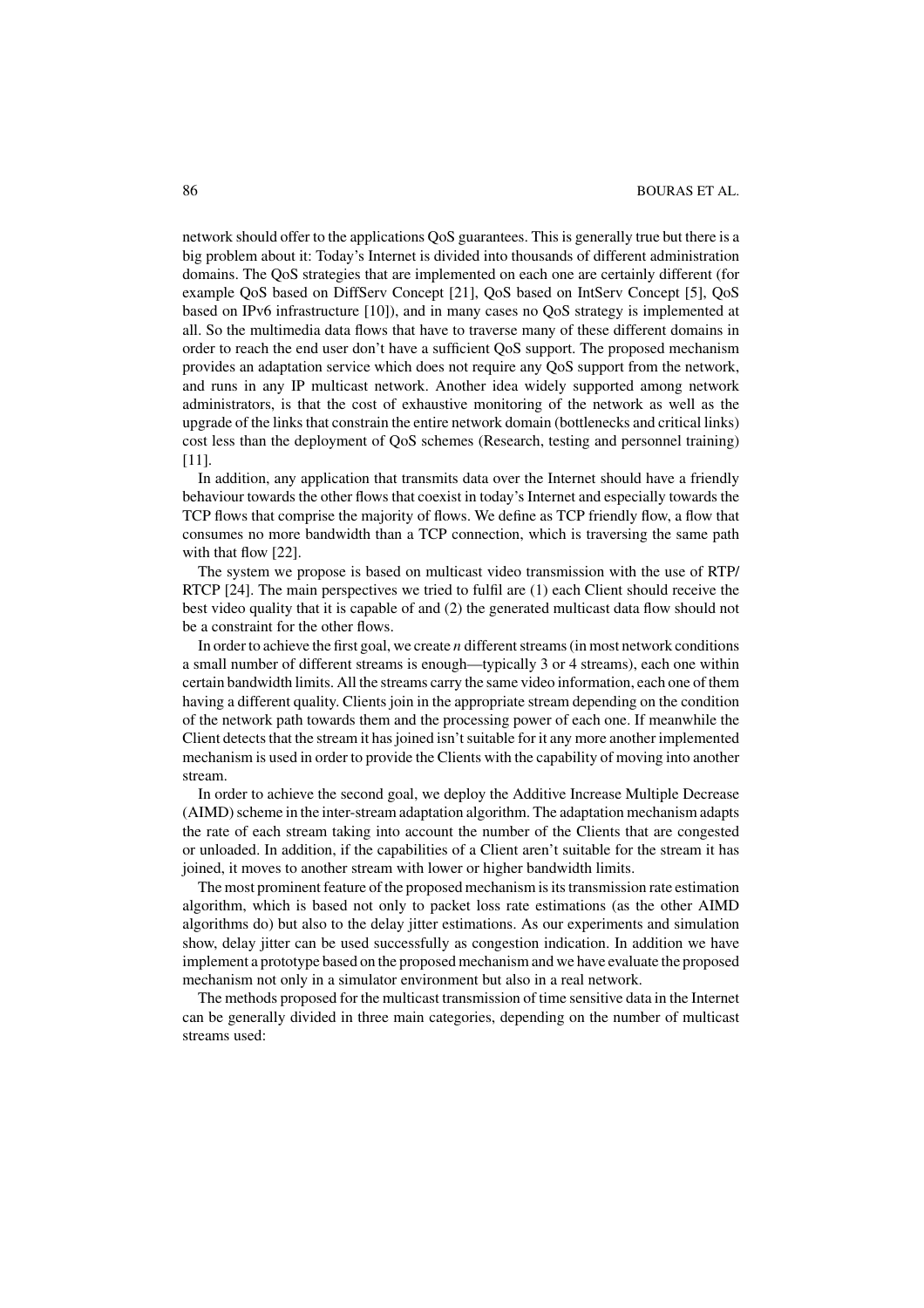#### ARCHITECTURE AND PERFORMANCE EVALUATION 87

- The Server uses a single multicast stream for all Clients [1, 24, 27, 28, 33]. This results to the most effective use of the network resources, but on the other hand the fairness problem arises.
- Simulcast: The Server transmits versions of the same video encoded in varying degrees of quality. This results to the creation of a small number of multicast streams with different rates, responsible for a range of Clients with similar capabilities [9, 15]. The different streams carry the same video information but in each one the video is encoded with different bit rates, and even different video formats (MPEG, H263, JPEG). So each Client joins in the stream that carries the video quality, in terms of bit rate, that it is capable of receiving. The main disadvantage in this case is that the same video information is replicated over the network but recent research [16] has shown that under some condition simulcast behaves better than transmission of layered encoded video.
- The Server uses layered encoded video, which is video that can be reconstructed from a number of discrete data streams and transmits each layer into different multicast stream [6, 8, 19, 31]. The video is divided in to one basic stream and more additional streams. The basic stream provides the basic quality and the quality improves with each layer added. The Clients subscribe to one or more multicast streams depending on the available bandwidth into the network path to the Server.

This work is based on the simulcast approach [9] and it is an extension of the work, which has been presented in [2] and [4]. The discussion of the limitations of simulcast approach (compared, e.g., to transmission of layered encoded video) is beyond the scope of this paper. The rest of this paper is organised as follows: Section 2 presents the architecture of the implemented prototype. In Section 3, we give a detailed description of the operation of our prototype application. Section 4 presents some implementation issues. In Section 5, we present the performance evaluation of the implemented prototype. Finally, Section 6 concludes the paper and discusses some of our future work.

## **2. System architecture**

The proposed mechanism is based on the simulcast transmission of video, follows the client—server architecture and uses the RTP/RTCP protocol for the transmission of the data. The transmission rate within each stream is adapting within its limits according to the capabilities and the state of the Clients participating in it.

The Server is unique and responsible of: (1) creating the *n* different multicast streams (in our performance evaluation we use three multicast streams), (2) setting each one's bandwidth limits, (3) tracking if there are any Clients that are not handled with fairness and (4) providing the mechanisms to the Clients to change stream whenever they consider that they should be in another stream closer to their capabilities.

Figure 1 shows the organisation and the architecture of the Server entity. The Server generates *n* different Stream Managers. In each Stream Manager an arbitrary number of Client Managers is assigned. Each Client Manager corresponds to a unique Client that has joined the stream controlled by this Stream Manager. The Synchronisation Server is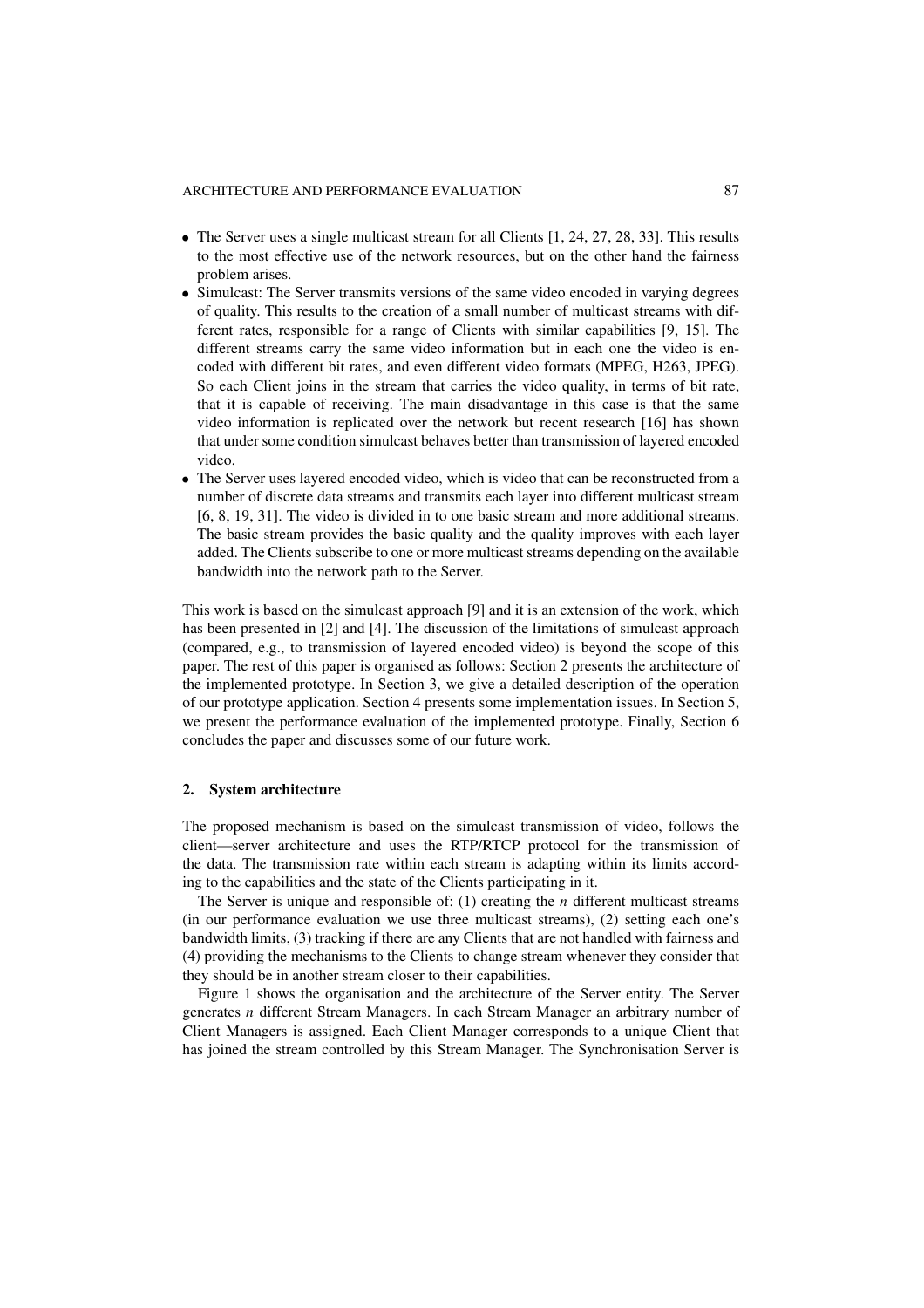

*Figure 1*. The architecture and the data flow of the Server.

responsible for the management, synchronization and intercommunication between Stream Managers.

The Stream Manager entity is responsible for the maintenance and the monitoring of one of the *n* different multicast streams that are generated in the beginning of the application. Also the Stream Manager entity has all the intra-stream adaptation mechanisms for the adjustment of the transmission rate. The Stream Manager periodically gathers the states reported by all Client Managers belonging to it at the end of a specific, fixed time period (from now on called an epoch). It then uses an algorithm described in a following paragraph that tries to improve fairness between Clients by determining whether a lower or a higher bit rate is more appropriate. Whenever a Client cannot be satisfied by a stream due to the fact that most of the other Clients have much higher or much lower reception capabilities, the Stream Manager informs it that it has to move to a lower or higher quality stream.

Each Client Manager corresponds to a unique Client. It processes the RTCP reports generated by the Client and can be considered as a representative of the Client at the side of the Server. It can interact only with one Stream Manager at a given time, the Stream Manager controlling the stream from which the Client is receiving the video. Client Manager receives the RTCP reports from the Client and processes them based on packet loss rate and delay jitter information. It then makes an estimation of the state of the Client, based on the current and a few previous reports that it stores in a buffer. The exact operation of the algorithm is described in the following paragraph.

The Client architecture consists of the following modules:

- *Client buffer:* Multimedia data received are first stored in this module, and presentation does not begin unless there is a necessary amount of data stored in the Client buffer. In order to achieve smooth media presentation to the user, this buffer's capacity has to exceed the maximum delay jitter during data transmission.
- *Feedback:* This is the module that produces the information necessary for the Client Manager at the Server to estimate the Client's state. Control information is transmitted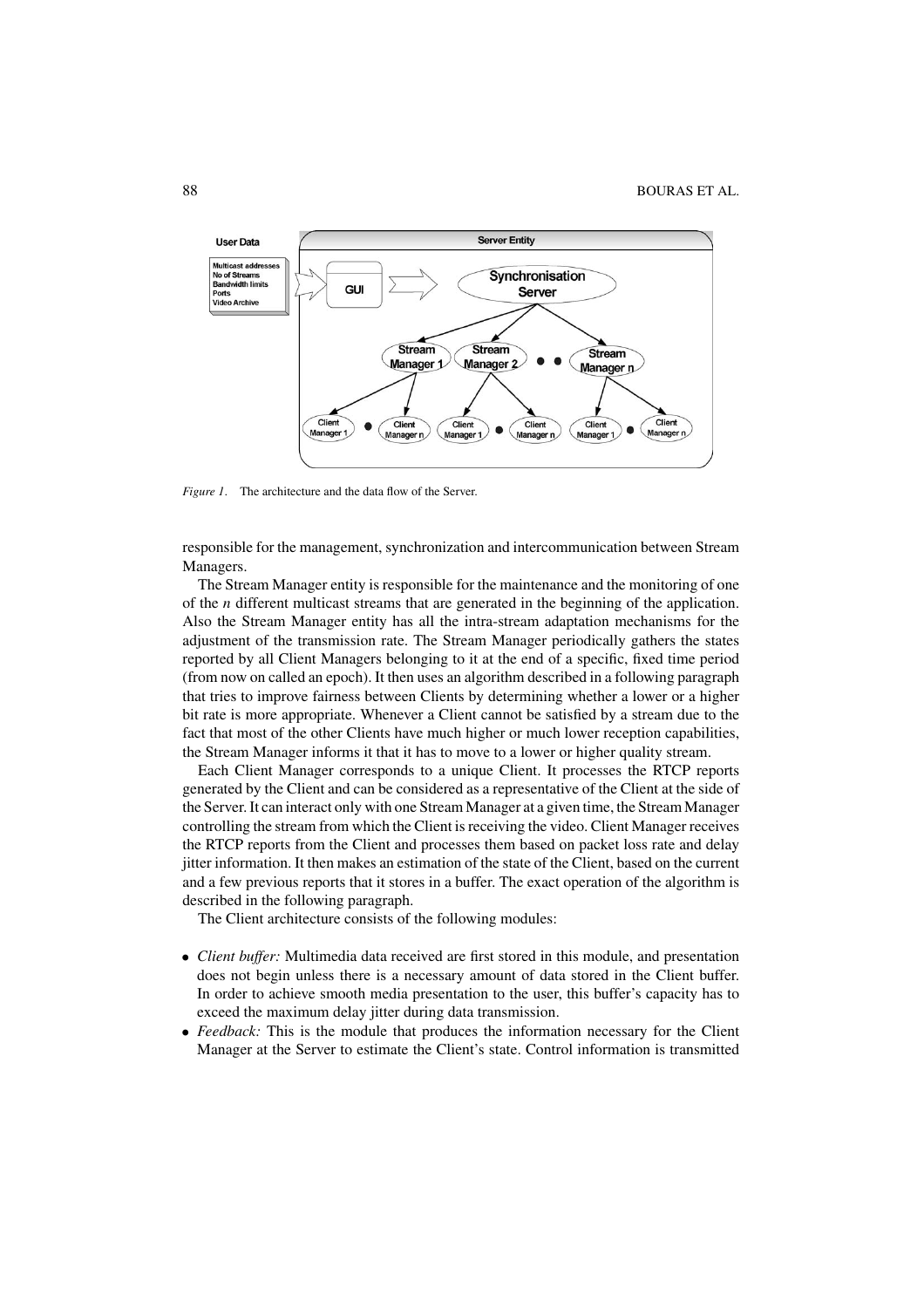with RTCP reports, which include, as mentioned earlier, information about packet loss rate and delay jitter.

- *Decoder:* This module takes the data packets from the Client buffer as input, decodes them and outputs them suitable for presentation. The quality of the presented video is higher when the receiving data rate is high. Video quality can also be affected by packet loss and delay. Presentation can come to a complete stop if data in the Client buffer drops below the required minimum.
- *User display:* The module responsible for the presentation of the video to the user, which can be a computer monitor.

## **3. Description of system operation and algorithms**

The Server initially constructs a number of streams. When a Client joins a multicast stream, a dedicated Client Manager is created to represent the Client at the side of the Server and manipulates the RTCP reports of that Client. Information in RTCP reports contains two values that describe the quality of the transmission: packet loss rate and delay jitter. These values are passed through the following filters used to avoid wrong estimations and determine the aggressiveness of the Client Manager: For the packet loss rate:

$$
LRnew = a * LRold + (1 - a) * LRnet
$$

Where:  $LR_{\text{new}}$ : The new filtered value of packet loss rate.  $LR_{old}$ : The previous filtered value of packet loss rate (for the first report after the start of transmission, this value is  $0$ ).  $LR<sub>net</sub>$ : The packet loss value that was contained in the RTCP report received from the Client. a: a parameter that determines the aggressiveness of the adaptation concerning the packet loss value (its value ranges from 0 to 1 and during our evaluation we set  $a = 0.75$ ). For delay jitter:

$$
J_{\text{new}} = b * J_{\text{old}} + (1 - b) * J_{\text{net}}
$$

where:  $J_{\text{new}}$ : The new filtered value of delay jitter.  $J_{\text{old}}$ : The previous filtered value of delay jitter (for the first report after the start of transmission, this value is 0).  $J_{\text{net}}$ : The delay jitter that was contained in the RTCP report received from the Client. *b*: a parameter that determines the aggressiveness of the adaptation concerning the delay jitter value (its value ranges from 0 to 1 and during our evaluation we set  $b = 0.8$ ).

With the use of the above filters, we prevent a single spurious packet loss or packet delay having an excessive effect on the packet loss rate or delay jitter estimation. We have evaluated the good performance of the above filters through experiments presented in [2]. Instead of the above filters, other filters, which have good smoothing behavior, can be used.

For the sake of clarity, a distinction has to be made between two kinds of states, that both can take the values of UNLOADED, LOADED or CONGESTED: we call the first one the "unprocessed state" and the second the "processed state". The unprocessed state is derived directly from the filtered values of packet loss rate and delay jitter, according to the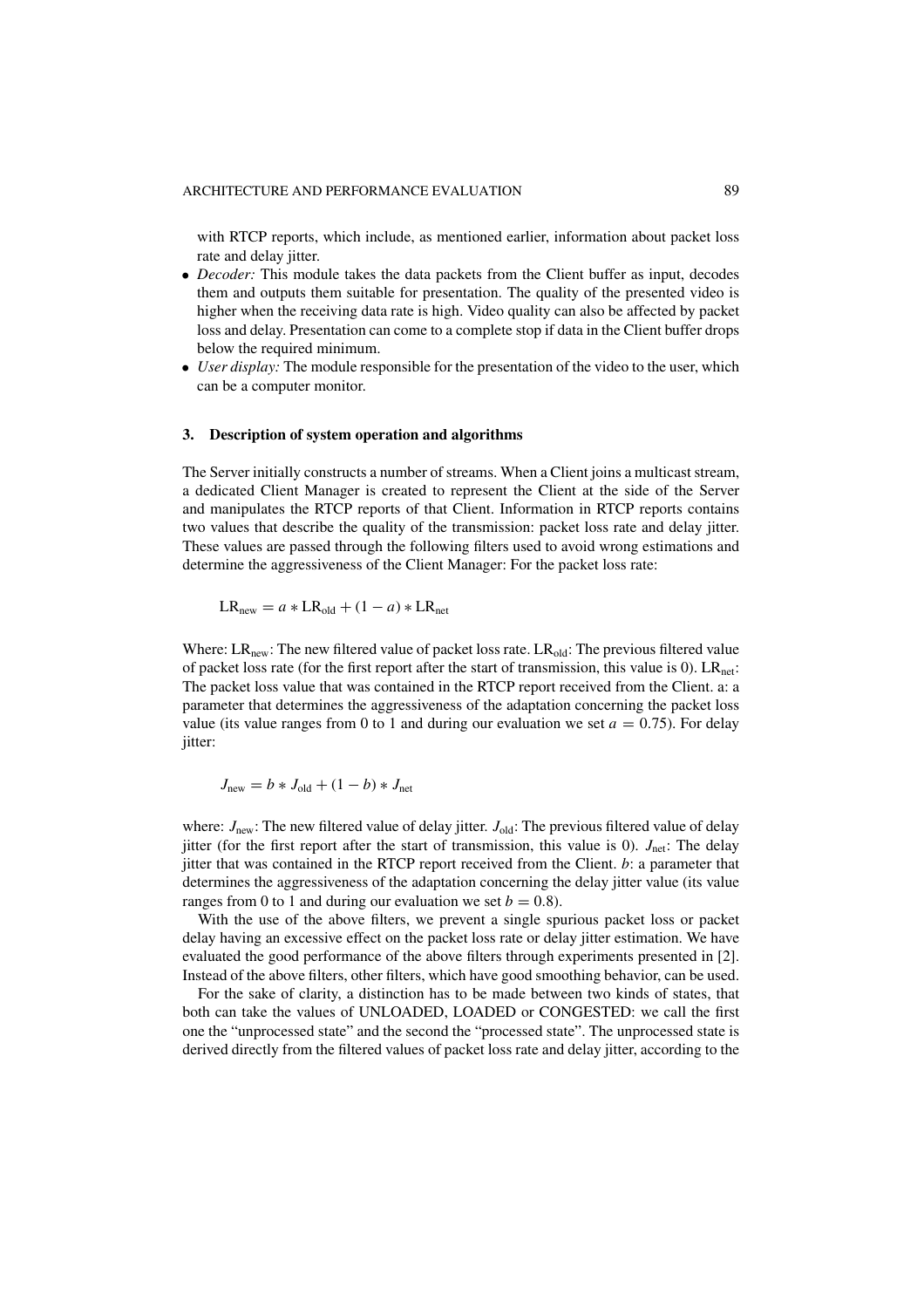following rules:

if  $(LR<sub>new</sub> > LR<sub>c</sub>)$  unprocessedstate = CONGESTED if  $(LR_u < LR_{\text{new}} < LR_c)$  unprocessedstate = LOADED if  $(LR_{new} \leq LR_u)$  unprocessedstate = UNLOADED if  $(J_{\text{new}} > \gamma * J_{\text{old}})$  unprocessedstate = CONGESTED

We have defined  $LR_u$  as the maximum value of the unloaded packet loss rate and  $LR_c$  as the minimum value of the congested packet loss rate. Where  $\nu$  is a parameter, which specifies how aggressive the Client Manager will be to the increase of delay jitter. The values of the above parameters depends on the network where the proposed mechanism is going to run and can be obtained through experiments.

The state that will be reported to the Stream Manager is called the processed state. It is computed by taking into account the last *n* unprocessed states, which are held in an *n*-sized buffer in the Client Manager. This buffering mechanism contributes to the conservative behaviour of the Client Manager. A CONGESTED unprocessed state does not necessarily impose that the processed state will also be congested, especially if the majority of the previous "unprocessed states" were UNLOADED. The way the processed state is computed is presented below: We first introduce a new variable, USV (Unprocessed State Variable), which takes a new value for each unprocessed state as shown:

if (unprocessed state<sub>i</sub> == *CONGESTED*) then  $USV_i = -1$ if (unprocessed state<sub>*i*</sub> =  $LOADED$ ) then  $USV_i = 0$ if (unprocessed state<sub>i</sub> == *UNLOADED*) then  $USV_i = 1$ 

The processed state is then determined by the value of

$$
f(i) = USV_i * w_i + USV_{i-1} * w_{i-1} + \dots + USV_{i-n+2}
$$
  
\*  $w_{i-n+2} + USV_{i-n+1} * w_{i-n+1}$ 

where  $w_1 < w_2 < \cdots < w_n$  are weights used to quantify the decreasing importance of old unprocessed states. We have chosen  $1/w_i = (1/w_{i-1}) - 1$ , with  $w_1 = 1/n$ , although any monotonous increasing sequence could have been used. During our evaluation, we observe that all states  $i - k$  where  $k > 5$  have no real significance in estimating the current state because they are too old. So we chose *n* equal to 5. Then the processed state is computed based on the following equations:

if 
$$
(f(i) < 0)
$$
 then processed state<sub>i</sub> = CONGESTED  
if  $(f(i) == 0)$  then processed state<sub>i</sub> = LOADED  
if  $(f(i) > 0)$  then processed state<sub>i</sub> = UNLOADED

Information update in Client Managers is made asynchronously, every time an RTCP report arrives. We have chosen to completely ignore the first RTCP report since the moment a Client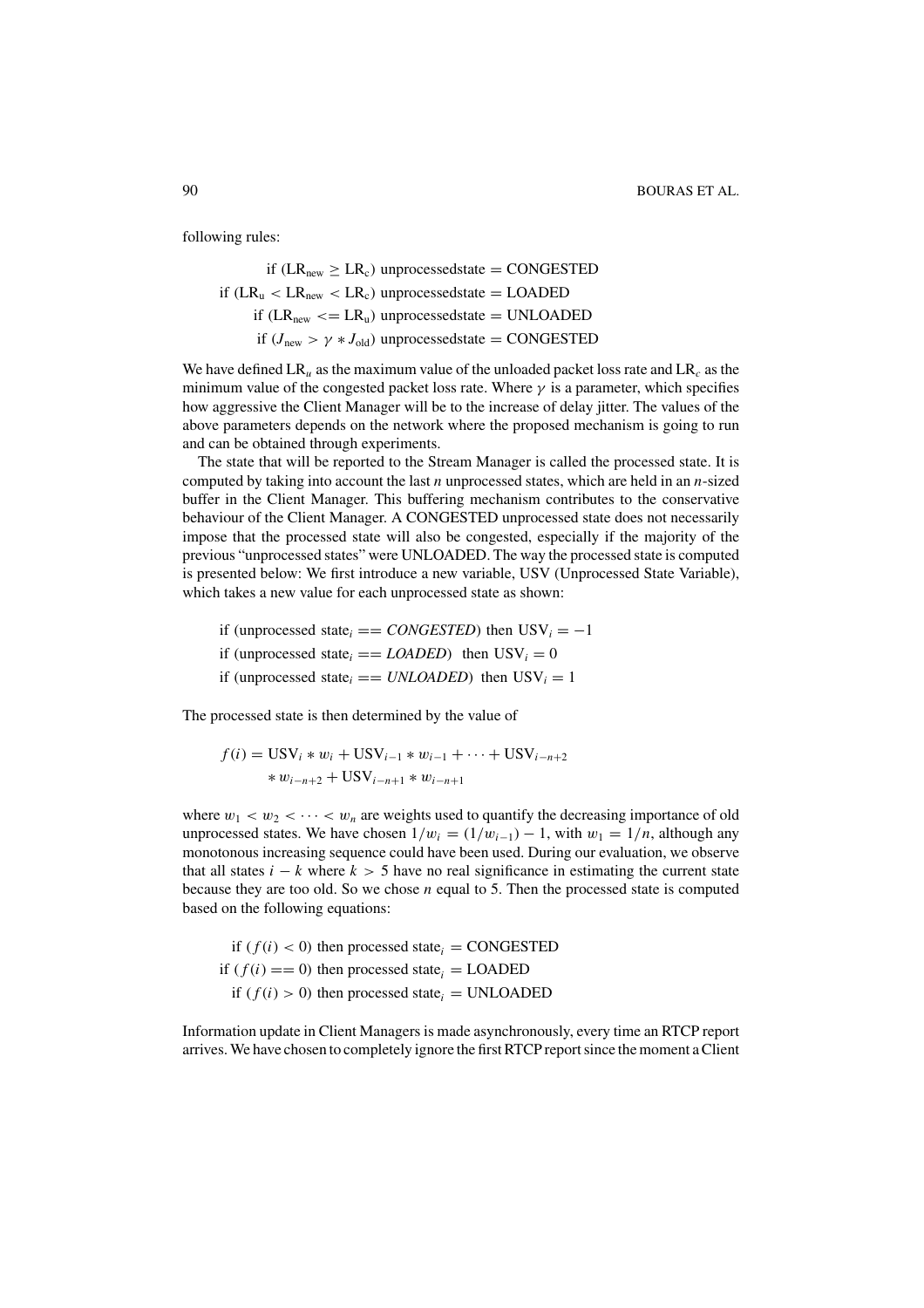joins a new stream, because we observed that this report usually contains a very high packet loss rate value. That value is due to temporary transition load and does not reflect an actual congestion reason. Had we taken it into account, it would force the next few processed states to be found CONGESTED, and would therefore tend to invoke a new unwanted transition towards a lower stream. Stream Managers update their rates synchronously and therefore time in system operation is divided in epochs of certain length. At the end of an epoch, each Stream Manager polls the states of all the Client Managers that correspond to a Client receiving this stream and determines the improvement or degradation in this stream's video quality. Whether there will be an improvement or degradation is determined as follows: If all Clients (the number n of the Clients can easily computed by the RTCP protocol) are in the UNLOADED state, video quality is improved. If more than a certain threshold of Clients is CONGESTED, video quality is degraded. In other cases, we keep the current video quality. The threshold used for our simulations was one-second of all Clients listening to the stream.

The new bit rate is estimated using an Additive Increase, Multiplicative Decrease (AIMD) algorithm, just like TCP. Increase is achieved by adding a standard small value to the previous bit rate, and is therefore quite conservative in bandwidth consumption, while decrease is achieved by multiplying the previous bit rate with a number in the range of 0. . . 1 and so the algorithm is more aggressive when trying to react to congestion.

There are three cases in this phase that will lead to a Client's transition towards another stream:

- If the stream from which the Client is currently receiving video has already reached its lowest transmitting rate and the Client is still in CONGESTED state then the Client stops listening to this stream and joins the stream of a lower quality stream (if such a stream exists).
- If the stream from which the Client is currently receiving video has already reached its highest transmitting rate and the Client is still in UNLOADED state then the Client stops listening to this stream and joins the stream of a higher quality stream (if such a stream exists).
- The third case applies to a Client that co-exists in a stream with low capacity Clients but is capable of handling better quality video, so it has been unable to improve the video quality of the current stream. The mechanism used aims in making the protocol more conservative and operates by counting the number of consecutive times the Client was UNLOADED but failed to improve the video quality. When this number exceeds a certain limit (for our simulations this number was set to 4 which results a minimum of 20 seconds<sup>1</sup> between stream change which is a time space enough in order to take a justified decision), we assume that the Client has indeed higher capabilities and move it to a better quality stream. Transition from one stream to another also means that the Client's corresponding Client Manager module will now interact with the new Stream Manager.

We declare as unsuccessful stream change the situation when a Client joins a stream with higher transmission rate (or a lower transmission rate) and after a sort time period ( $T_{change}$ ) returns to the previous stream. During our performance evaluation, we observe that the unsuccessful stream changes by the Clients cause instability to the operation of the proposed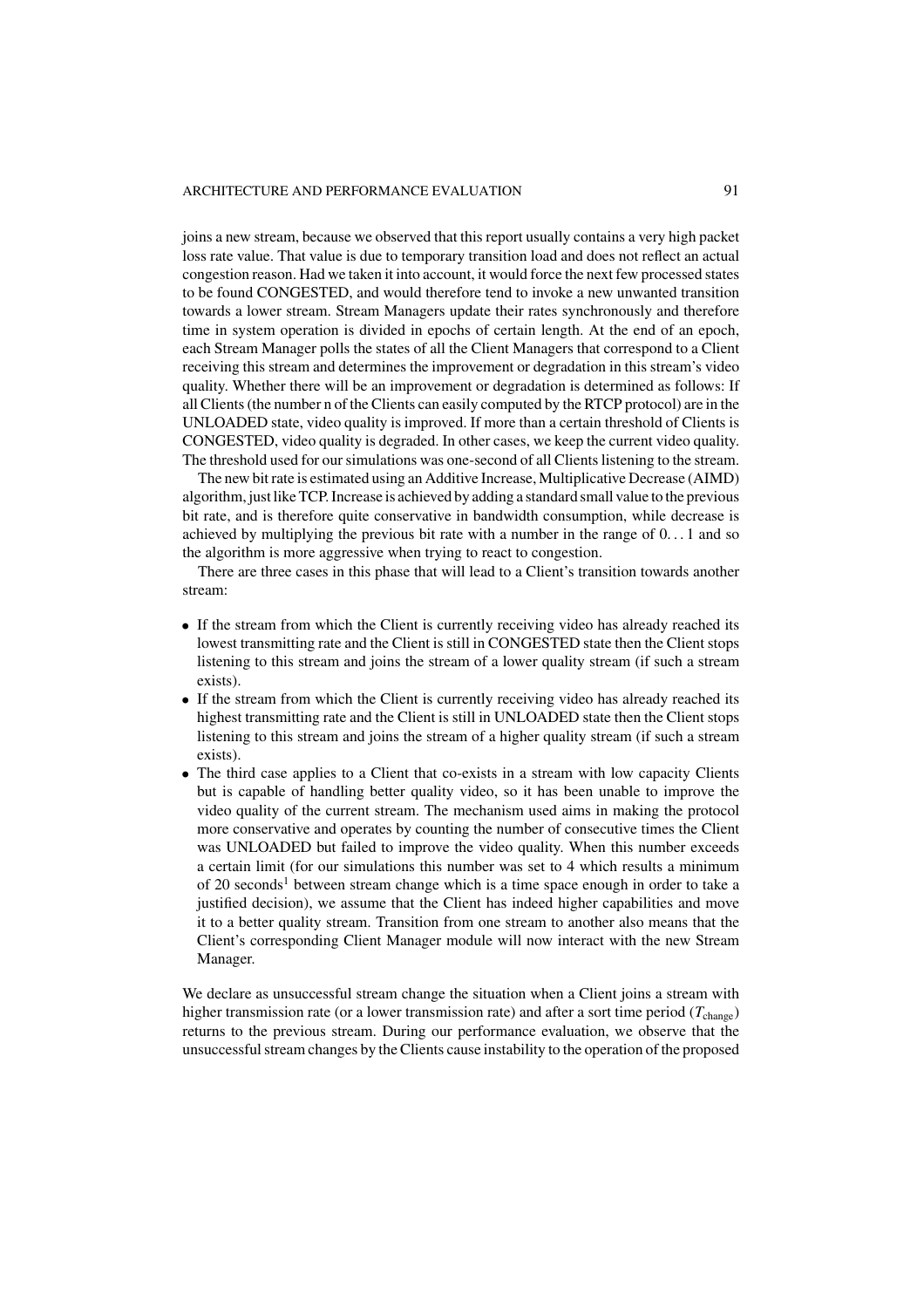mechanism and must be avoided. In order to avoid unsuccessful stream changes by the Clients, when a Client makes an unsuccessful stream change we avert the Client to make the stream change, which was unsuccessful for the next  $2^k * T_{change}$  time (where *k* the number of continuant unsuccessful stream changes since the last successful stream change). Due to fact that  $T_{change}$  affects linearly the value  $2^k * T_{change}$  time and the *k* affects the value of  $2^k * T_{change}$  exponentially, during our evaluation we set  $T_{change}$  to 20 seconds but also other values of  $T_{change}$  can be used.

We have to point out that Clients make transitions between streams synchronized at the end of each epoch. This helps us avoid possible problems that could be caused for example by two Clients sitting behind the same link and receiving different bit rates.

The conservatism our protocol exhibits has two advantages: (1) We successfully avoid unnecessary stream changes through the tracking of Clients' unsuccessful stream changes. (2) Our protocol is TCP-friendly, because it only consumes excessive bandwidth when it is absolutely certain that this bandwidth can be handled, and furthermore uses the conservative AIMD algorithm.

## **4. Implementation issues**

For the implementation of our system we used the Java Programming Language, and in particular the Java Media Framework API [13]. Java's object-oriented model fits our design and JMF offers a convenient level of abstraction, which allows the developer to concentrate on high-level issues, thus making it an ideal platform for experimental research. In particular, JMF provides support for RTP transmission and reception of real-time media streams across the network. It offers some very useful classes and interfaces, like the Session Manager, that encapsulates the creation, maintenance and closing of an RTP session, the Processor that encapsulates processing and control of time-based media data and the DataSource that encapsulates media protocol-handlers. Our JMF-based implementation is represented by figures 2 and 3. Figure 4 shows the Graphical User Interface of the Client.

All communication between the Server and the Clients is achieved using CORBA. This technology allows a module written in any language that supports CORBA to be integrated seamlessly in our system, as long as it implements a small number of functions necessary for remote communication.

CORBA communication between the Server and the Clients also requires a third entity, the Naming Service. It can be located on the same host as the Server or on any other host in



*Figure 2*. The Server operation.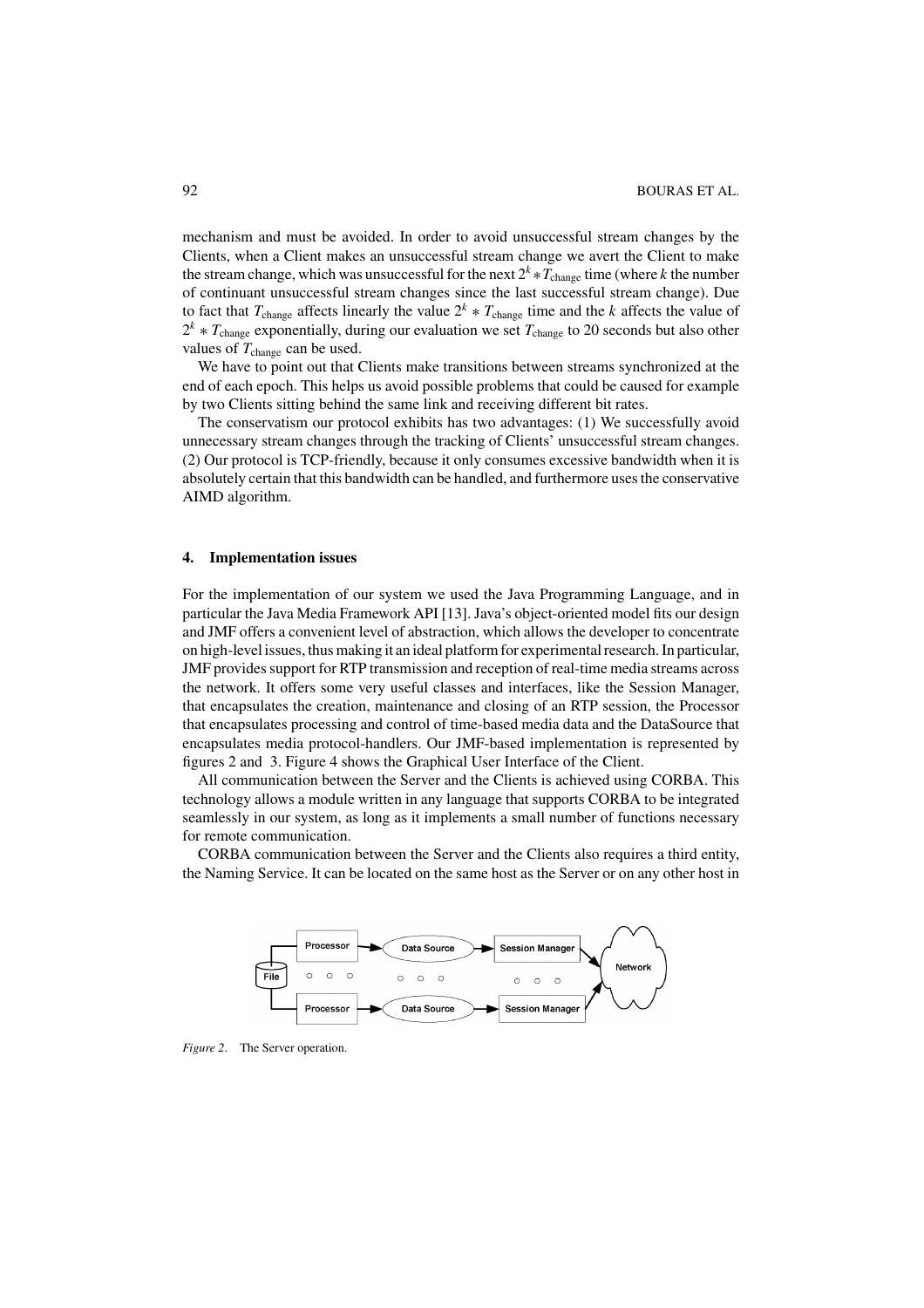

#### *Figure 3*. The client operation.



*Figure 4*. Client's GUI.

the network. All Clients and the Server, however, must know its location. When the Server is initialised, it registers itself and all the Stream Managers it creates to the Naming Service using a hierarchical representation similar to an operating system's file structure. When a Client is started it uses the Naming Service to request a reference to the Stream Manager it wishes to receive data from. Every time the Client makes a transition to a different stream, it uses the Naming Service to get a reference to the new Stream Manager. Since communication may also be directed from the Client to the Server, during initialisation every Client also registers itself to the Naming Service. This way the Client Manager module (which is part of the Server entity) can locate its corresponding Client and order it to move to a different stream whenever necessary.

These choices generally indicate our purpose for this implementation to be experimentand flexibility-oriented, rather than performance-oriented and therefore it can be improved in terms of resource optimisation.

## **5. Performance evaluation**

## *5.1. Performance evaluation through experiments*

In order to evaluate the performance of the implemented prototype, we run three different experiments, each with a different configuration, over a controlled networking test-bed,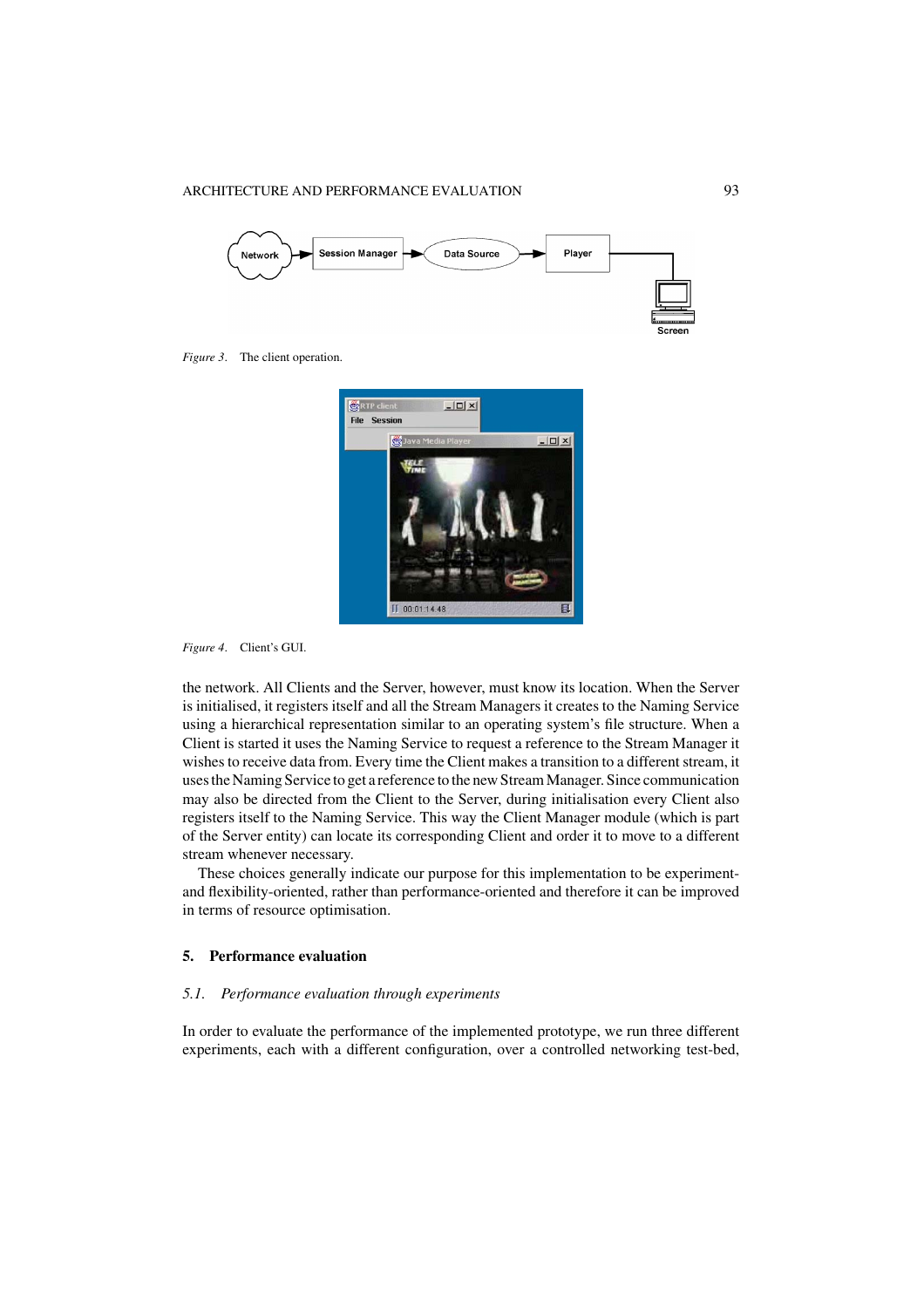

*Figure 5*. Experiments topology.

which we have implemented over the campus network of University of Patras in Greece. We connect each participant (the Server and the six Clients) with connections of different capacity to our network test-bed with the use of traffic policy on the access router of each participant in the test-bed. Figure 5 shows the experiments topology and Table 1 shows the experiments common parameters. Aim of the performance evaluation through experiments was the proven of the proposed concept and the evaluation of the proper operation of the implemented prototype. Our future work includes the detail validation of the implemented prototype through test over the Internet with use of large participants groups.

*5.1.1. First experiment: Transmission into a heterogeneous group of clients.* During this experiment we investigate the behaviour of the implemented prototype with a heterogeneous group of Clients. Table 2 provides the first experiment configuration and results.

The behaviour of the implemented prototype was as expected, for example Client 6 and Client 1, which share the same link with 500 Kbps capacity, join stream one, one after the other. After some time Client 6 and Client 1 join stream two almost at the same time point (145th second). Finally at 321st second Client 6 joins the third stream because of the high capacity of the link (500 Kbps) that connects Client 6 to the test-bed. As figure 7 shows, All the Clients, depending on the capacity of the link that connects them to the network test-bed, join the appropriate stream and the Server treats all Clients with fairness. An exception is

*Table 1*. Experiments common parameters.

| Server               | One Server transmitting three streams.                                                                                                                                                                       |
|----------------------|--------------------------------------------------------------------------------------------------------------------------------------------------------------------------------------------------------------|
| Clients              | Six Clients all initially connected in stream one.                                                                                                                                                           |
| Server stream limits | Stream one 10–100 Kbps, Stream two 100–200 Kbps, Stream three 200–300 Kbps.                                                                                                                                  |
| Server parameters    | $a = 0.5$ , $b = 0.8$ , $\gamma = 2$ , LR <sub>u</sub> = 0.02, LR <sub>c</sub> = 0.05 and $T_{change} = 20$ sec, streams<br>increasing transmission rate: 25 Kbps, streams decreasing transmission rate 50%. |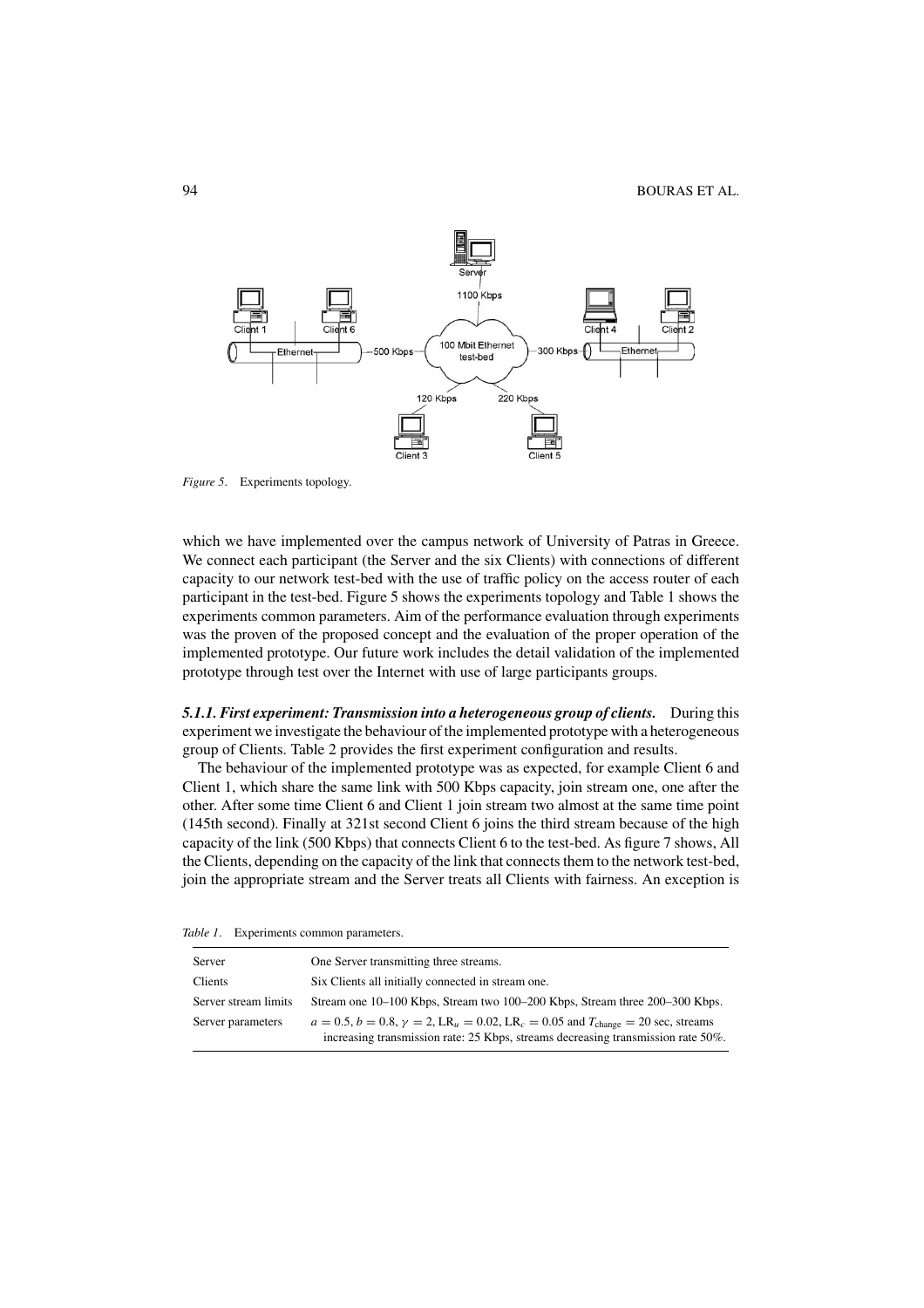*Table 2*. First experiment configuration and results.

| Topology          | Topology of figure 5.                                                                                                                                                                                                                                            |
|-------------------|------------------------------------------------------------------------------------------------------------------------------------------------------------------------------------------------------------------------------------------------------------------|
| Duration—Scenario | 360 seconds—Server initially transmits only the stream. The Clients join<br>the video transmission with the following order: Client 3, Client 2,<br>Client 4, Client 6, Client 1, Client 5.                                                                      |
| Results           | In general, the behaviour of the implemented prototype was as expected.<br>All the Clients, depending on the capacity of the link that connects them<br>to the network test-bed, join the appropriate stream and the Server treats<br>all Clients with fairness. |
| Figures           | Figure 6 shows the transmission rates of Server streams and figure 7 shows<br>the reception rates of all the Clients.                                                                                                                                            |



*Figure 6*. Transmission rates of Server streams during first experiment.

the behaviour of Client 1 between the 264th second and 307th second. During the above period, we expected that Client 1 would join stream three but Client 1 moved to stream one. We believe that the above behaviour of Client 1 is a result of low resources in the workstation that Client 1 was running on. The allocation of the Clients to the appropriate stream takes some time. This is because of the conservative operation of the implemented prototype in order to be TCP-friendly as the following experiment shows.

*5.1.2. Second experiment: Transmission with background TCP traffic.* In this experiment, we transmit at the same time multimedia data with the use of the implemented prototype and TCP traffic in the same link. During this experiment, we investigate the behaviour of the implemented prototype against TCP traffic. Table 3 shows second experiment configuration and results.

As figure 8 shows the implemented prototype has friendly behaviour towards TCP traffic: When the transmission of video starts, Client 5 joins stream one of the Server and TCP traffic reduces its transmission rate due to the congestion, which takes place to the link of Client 5. After some time Client 5 tries to join stream two with a higher transmission rate. This action of Client 5 produces congestion to the link and Client 5 backs off and returns to stream one in order to release bandwidth for the TCP traffic. The above described behaviour continues until the end of the experiment. During this experiment the TCP traffic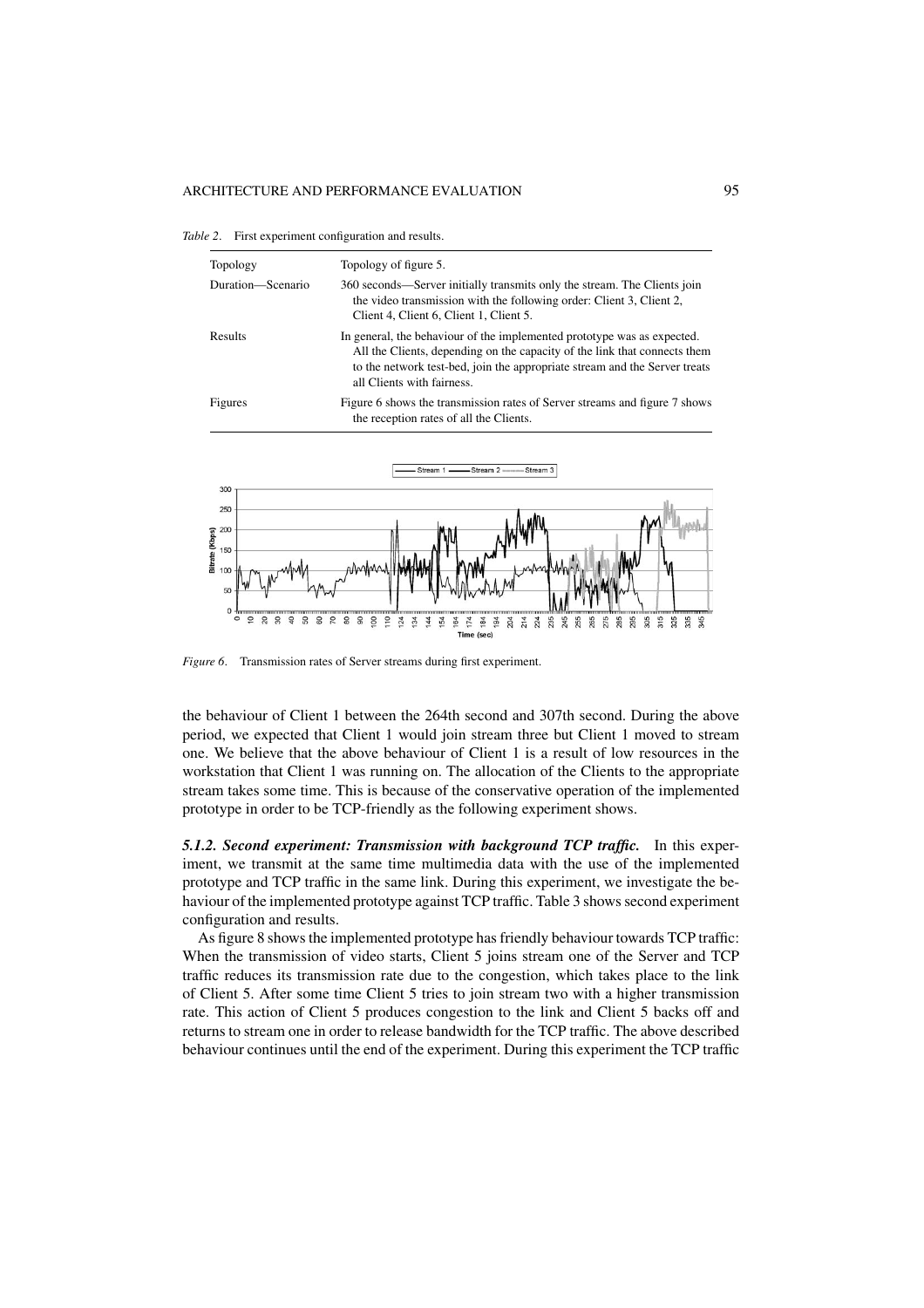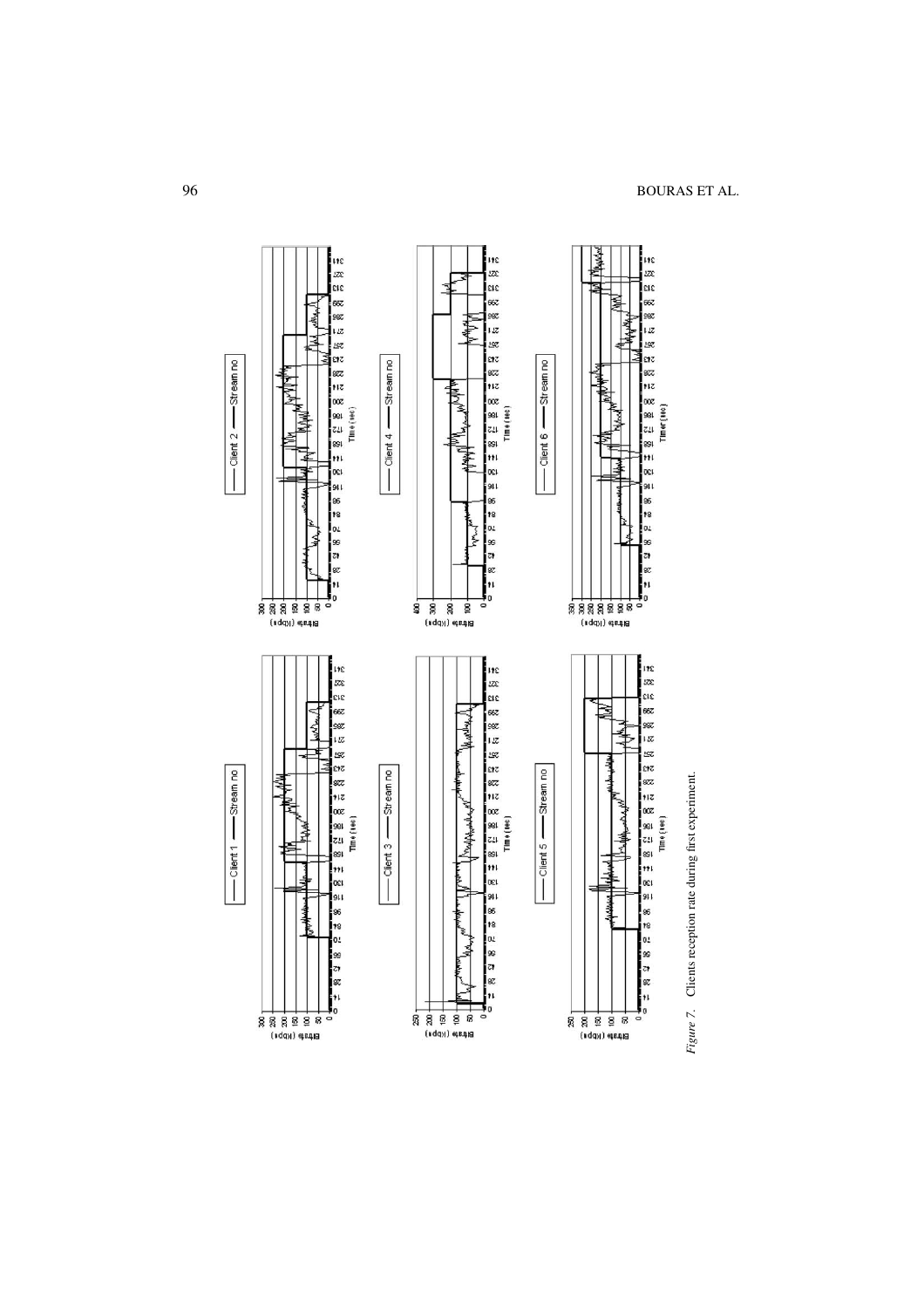*Table 3*. Second experiment configuration and results.

| Topology          | The topology of figure 5, except that the capacity of the link, which connects<br>Client 5 with the network test-bed, has been increased to 300 Kbps.                                                                                                                                                                     |
|-------------------|---------------------------------------------------------------------------------------------------------------------------------------------------------------------------------------------------------------------------------------------------------------------------------------------------------------------------|
| Duration—Scenario | 600 seconds—Same scenario with first experiment except that we simultaneously<br>transmit to the link of Client 5 TCP traffic with initial rate of 280 Kbps. (TCP)<br>traffic was generated by the LanTraffic $V2^a$ traffic generator, configured to send<br>packets of 1436 bytes each (the Ethernet MTU) every 40 ms). |
| Results           | During this experiment the TCP traffic has transmission rate of more than<br>100 Kbps and maximum transmission rate more than 200 Kbps, which is good<br>performance for TCP connection.                                                                                                                                  |
| Figures           | Figure 8 shows the transmission rate of TCP traffic and the reception rate of<br>Client 5 during the second experiment.                                                                                                                                                                                                   |

ahttp://www.zti.fr.



*Figure 8.* Transmission rate of TCP traffic and the implemented prototype.

has transmission rate of more than 100 Kbps and maximum transmission rate more than 200 Kbps, which is good performance for TCP connection.

*5.1.3. Third experiment: Transmission with background UDP traffic.* In this experiment, we transmit at the same time multimedia data with the use of the implemented prototype and UDP traffic in the same link. During this experiment, we investigate the behaviour of the implemented prototype against heavily congested conditions, which are produced by UDP traffic that does not implement any congestion control policy. Table 4 provides third experiment configuration and results.

As figure 9 shows, when the experiment starts, UDP traffic occupies all the available bandwidth. When the implemented prototype starts video transmission (70th second), Client 5 joins stream one of the Server and the UDP traffic reduces its transmission rate. Although UDP traffic reduces its transmission rate, this reduction is not sufficient and the UDP traffic continues to dominate the available bandwidth. At 204th, 262nd and 342nd seconds we changed the parameters of the traffic generator in order to reduce the transmission rate of UDP traffic (at the above time periods we briefly stopped the transmission rate of UDP traffic in order to change the parameters of the traffic generator). Gradually the video transmission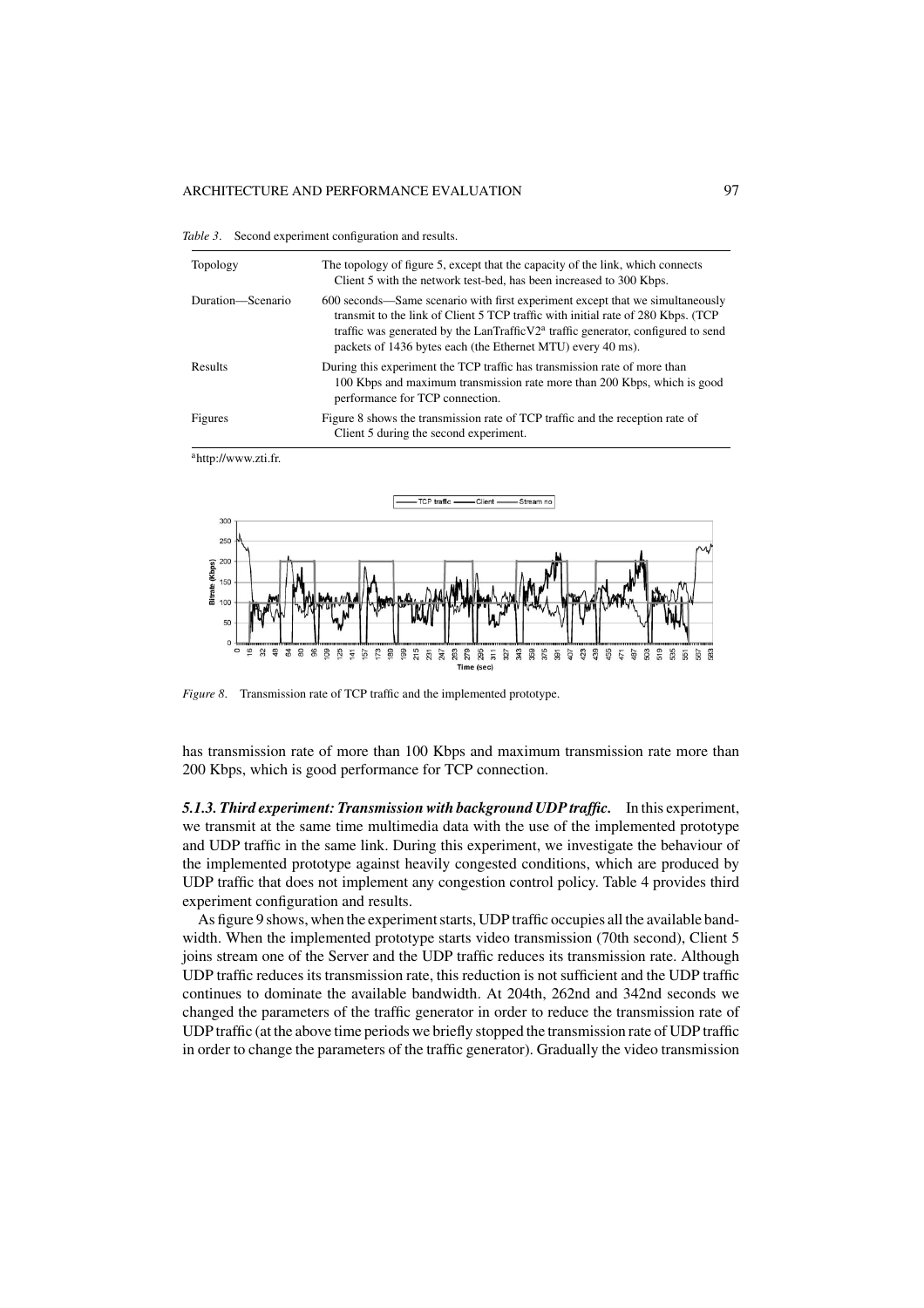*Table 4*. Third experiment configuration and results.

| The topology of figure 5, except that the capacity of the link, which connects<br>Client 5 with the network test-bed, has been increased to 300 Kbps.                                                                                                                                                                                                                                                                                                                                   |
|-----------------------------------------------------------------------------------------------------------------------------------------------------------------------------------------------------------------------------------------------------------------------------------------------------------------------------------------------------------------------------------------------------------------------------------------------------------------------------------------|
| 420 seconds—Same scenario with first experiment except that we simultaneously<br>transmit to the link of Client 5 UDP traffic with initial rate of 280 Kbps. UDP<br>traffic began at a rate of 280 Kbps, and we later decreased it to 250, 200 and<br>175 Kbps. UDP traffic was generated by the LanTrafficV2 traffic generator,<br>configured to send packets of 1436 bytes each (the Ethernet MTU) every 40, 45,<br>55 and 60 ms, according to the sending rate we wanted to achieve. |
| UDP traffic dominates the link capacity due to the fact that the UDP traffic does<br>not use any congestion control policy.                                                                                                                                                                                                                                                                                                                                                             |
| Figure 9 shows the transmission rate of UDP traffic and the reception rate of<br>Client 5 during the third experiment.                                                                                                                                                                                                                                                                                                                                                                  |
|                                                                                                                                                                                                                                                                                                                                                                                                                                                                                         |



*Figure 9*. Transmission rate of UDP traffic and the implemented prototype.

reserves more bandwidth in the link but again the UDP traffic dominates the link capacity. The above described behaviour of the implemented prototype is as expected because during the design of the implemented prototype we focused on implementing a TCP friendly application. The fact that the UDP traffic does not use any congestion control policy and the implemented prototype reduces its transmission rate by 50% during congestion periods leads to the above described behaviour. We can improve the behaviour of the implemented prototype against UDP traffic by making the implemented prototype more aggressive into congestion (for example by decreasing the transmission rate only by 15% during congestion periods) but this will have a negative influence to the behaviour of the implemented prototype against TCP traffic, which is not desirable.

## *5.2. Performance evaluation through simulations*

In this section, we present a number of simulations that we made in order to analyze the behavior of the implemented prototype during the multicast transmission of multimedia data with the use of simulcast approach. Primary aims of the simulations were the study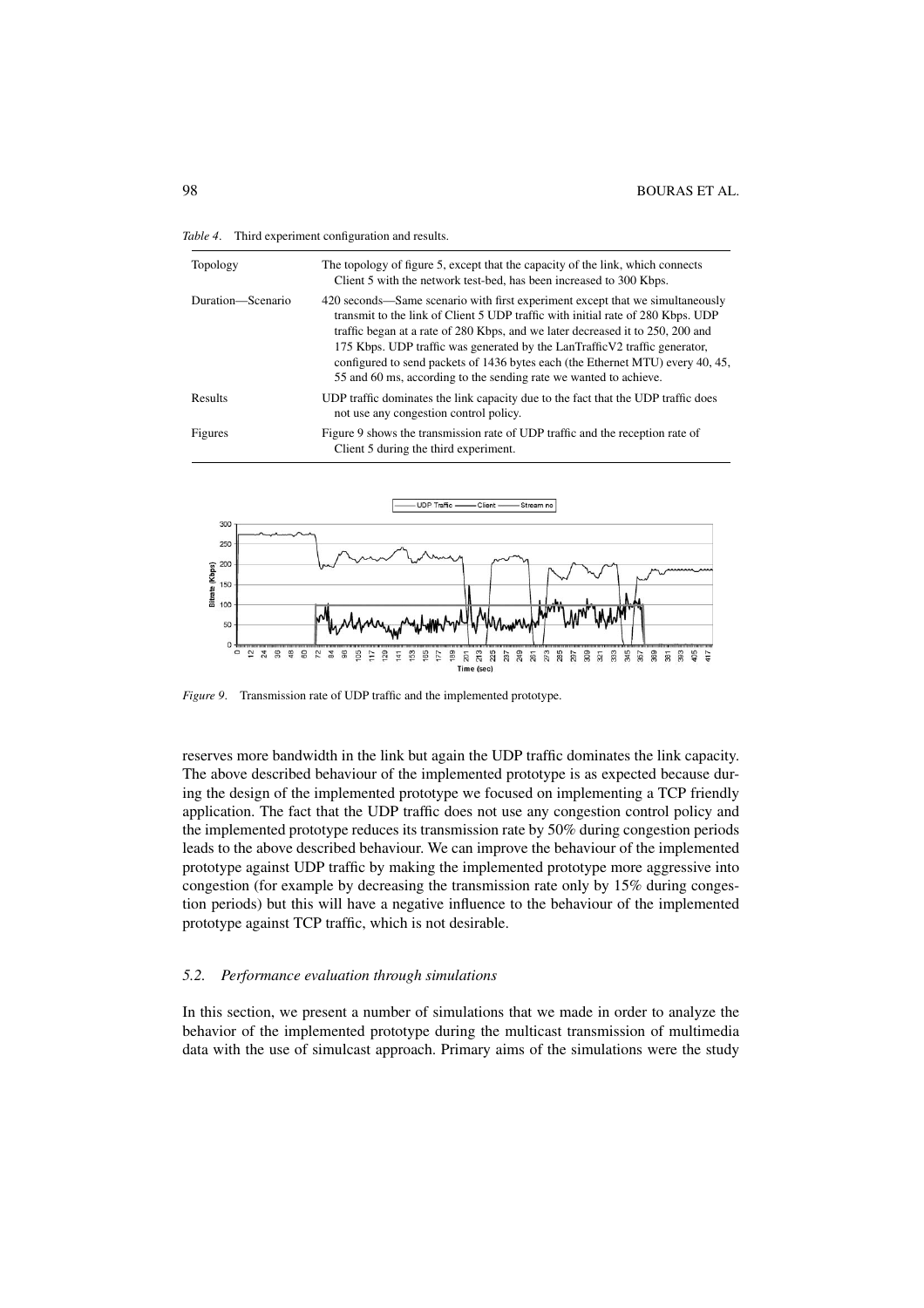| Server               | One Server transmitting three streams.                                                                                                                                                                                                                                                                                                      |
|----------------------|---------------------------------------------------------------------------------------------------------------------------------------------------------------------------------------------------------------------------------------------------------------------------------------------------------------------------------------------|
| <b>Clients</b>       | Five to twenty Clients all initially connected in stream one.                                                                                                                                                                                                                                                                               |
| Server Stream Limits | Stream one: 100–600 Kbps, Stream two: 600–1100 Kbps and Stream three:<br>1100-1600 Kbps.                                                                                                                                                                                                                                                    |
| Server parameters    | $a = 0.75$ , $b = 0.8$ , $\gamma = 2$ , LR <sub>u</sub> = 0.01, LR <sub>c</sub> = 0.055 and $T_{change} = 20$ sec,<br>stream one increasing transmission rate: 50 Kbps, stream two increasing<br>transmission rate: 70 Kbps, stream three increasing transmission rate:<br>100 Kbps, decreasing transmission rate for all the streams: 50%. |

of implemented mechanism fairness regarding the group of Clients and mechanism's behavior regarding the dominant traffic model of today's Internet (TCP and UDP traffic). We implemented our mechanism and run simulations in the LBNL network simulator ns-2 [19].

We choose to evaluate the multicast operation of the implemented prototype through simulation because it is not easy to implement a controlled network test bed with many users in today's Internet. In addition we have the opportunity to compare the operation of the implemented prototype in a network environment and in simulation environment. Table 5 shows the simulations common parameters.

## *5.2.1. First simulation: Transmission into a multicast distribution tree with shared links.* In this simulation we investigate the performance of the proposed mechanism in a heterogeneous multicast environment with a multicast distribution tree that is shared among the Clients. With this approach, we investigate the behavior of the proposed mechanism, when the actions of one Client affect other Clients. Table 6 provides first simulation configuration and results.

Each router  $(n2, n3, n4)$  of the simulation topology is shared between the Server streams and an uncorrelated background traffic, which consumes maximally the 50% of the router capacity. In order to produce the uncorrelated background traffic, we use a traffic generator with active and idle periods. During the active periods the transmission rate of the traffic

| Topology          | Topology of figure 10: one Server (S), which transmits multimedia data to a<br>group of 5 Clients (C1-C5). The routers of simulation topology are using the<br>drop-tail <sup>a</sup> (FIFO) policy.                                                                                      |
|-------------------|-------------------------------------------------------------------------------------------------------------------------------------------------------------------------------------------------------------------------------------------------------------------------------------------|
| Duration—Scenario | 1000 seconds—Server starts transmitting the stream one with transmission rate<br>100 Kbps, the stream two with transmission rate 600 Kbps and the stream<br>three with transmission rate 1100 Kbps. Clients join randomly the stream<br>one during the first 3 seconds of the simulation. |
| Results           | After some seconds each Client joins the stream, which we expect and receives<br>also a bandwidth share close to the bandwidth share, which we expect.                                                                                                                                    |
| Figures           | Figure 11 shows the bandwidth share of the Clients 1 to 5 and figure 12 shows<br>the stream changes of the Clients 1 to 5.                                                                                                                                                                |

*Table 6*. First simulation configuration and results.

aDrop-tail is the most common queue policy to Internet routers.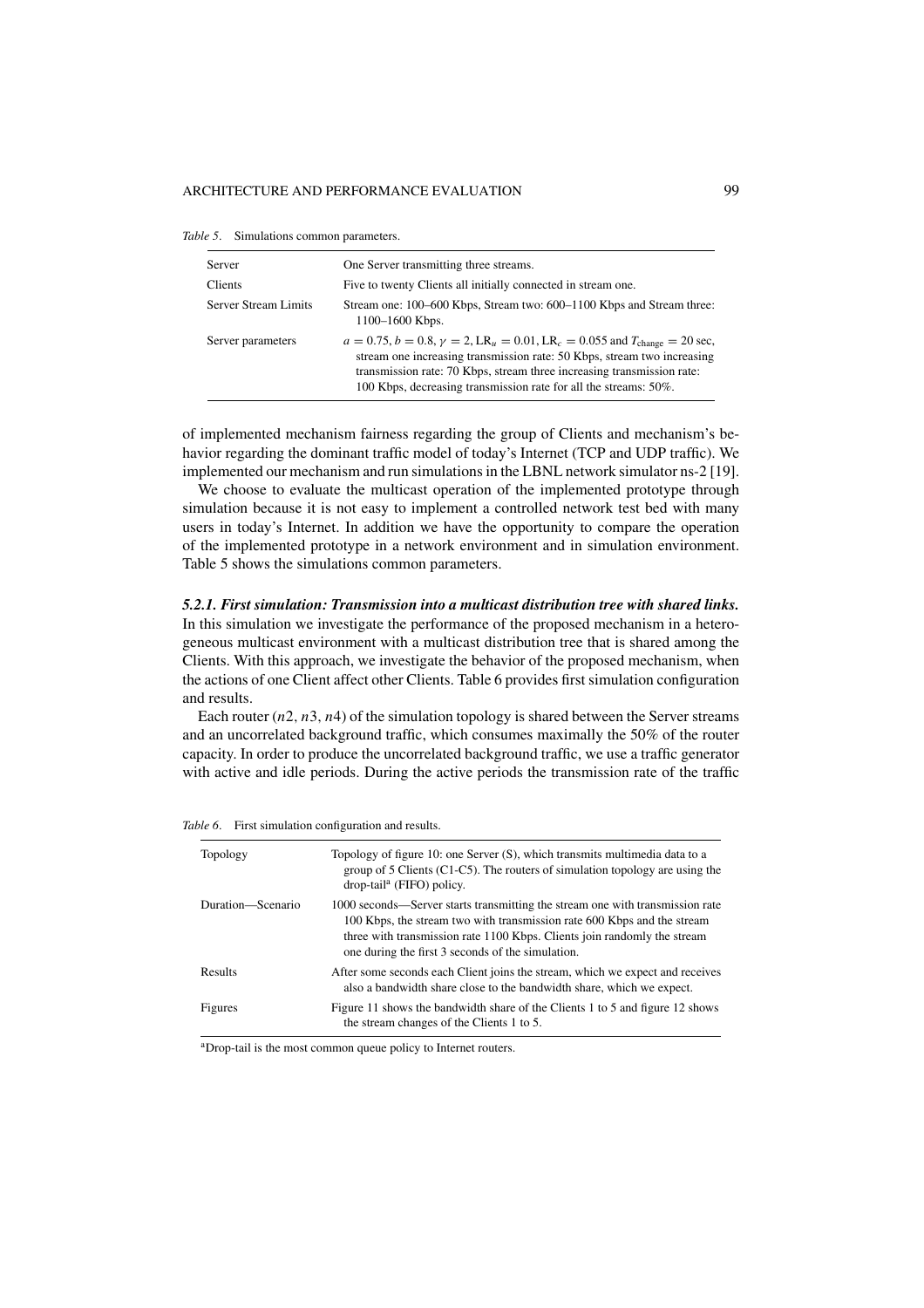

*Figure 10*. Simulation topology of first simulation.

generator follows a Pareto distribution with a scale factor of 1.1 and a mean of 20 packets. Active transfer phases are then followed by idle periods drawn by a Pareto distribution with a scale factor of 1.8 and a mean 0.5 seconds. As [23] suggests the above traffic generator models background web traffic.

With the above simulation topology, we expect that Client 1 will receive the stream three of the Server, Client 2 and Client 4 will receive the stream two of the Server and Client 3 and Client 5 will receive the stream one of the Server. Moreover the Clients, which we expect to receive the same Server stream, are connected to the Server through paths with different RTT delays and in addition the actions of some Client affect the bandwidth share of other Client (for example the actions of Client 4 affects the bandwidth share of Client 5).

As figures 11 and 12 suggest after some seconds each Client joins the stream, which we expect and receives also a bandwidth share close to the bandwidth share, which we expect. The Clients after some unsuccessful stream changes have join the Server stream which fulfills better their capabilities and stay at that stream until the end of the simulation (due to the tracing of unsuccessful stream changes that the proposed mechanism offers). In addition, due to the synchronization of stream changes the undesirable problems are minimal and in general the Clients actions does affect the bandwidth shares of the other Clients.

*5.2.2. Second simulation: Transmission into a heterogeneous group of clients.* In this simulation we investigate the behavior of the implemented mechanism and its capability to treat with fairness a bigger heterogeneous group of Clients during the multicast transmission of multimedia data. Table 7 provides second simulation configuration and results.

As the above figures show the operation of the implemented prototype is as expected: The Server streams most of the simulation time have their maximum transmission rate because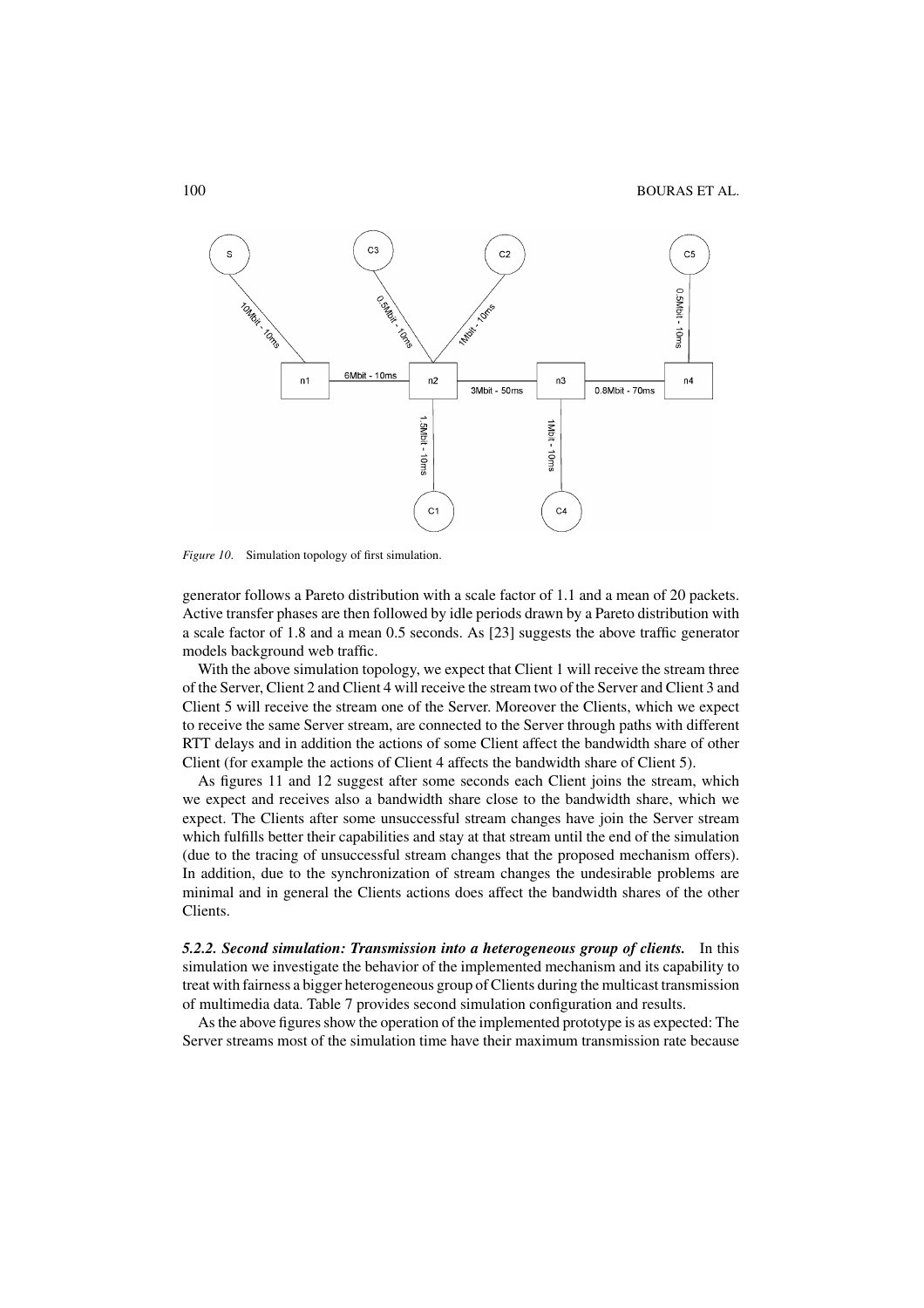# ARCHITECTURE AND PERFORMANCE EVALUATION 101

*Table 7*. Second simulation information.

| Topology          | Topology of figure 13: one Server (S), which transmits multimedia data to a group of<br>20 Clients (C1 to C20). The routers of simulation topology are using the drop-tail<br>(FIFO) policy. The Clients can be divided in to three categories: (1) High capacity<br>Clients with 1.7 Mbps available bandwidth, (2) Medium capacity Clients with 1.2<br>Mbps available bandwidth and (3) Low capacity Clients with 0.7 Mbps available<br>bandwidth. |
|-------------------|-----------------------------------------------------------------------------------------------------------------------------------------------------------------------------------------------------------------------------------------------------------------------------------------------------------------------------------------------------------------------------------------------------------------------------------------------------|
| Duration—Scenario | 300 seconds—Server starts transmitting the stream one with transmission rate<br>100 Kbps, the stream two with transmission rate 600 Kbps and the stream three<br>with transmission rate 1100 Kbps. Clients join randomly the stream one during the<br>first 10 seconds of the simulation.                                                                                                                                                           |
| Results           | Clients after some seconds have joined the stream that better fulfils their capabilities.                                                                                                                                                                                                                                                                                                                                                           |
| Figures           | Figure 14 shows the transmission rates of Server streams and figure 15 show the<br>bandwidth of three representative Clients during the second simulation.                                                                                                                                                                                                                                                                                          |



*Figure 11.* Bandwidth shares of Client 1 to Client 5 during first simulation.



*Figure 12.* Stream changes of Client 1 to Client 5 during first simulation.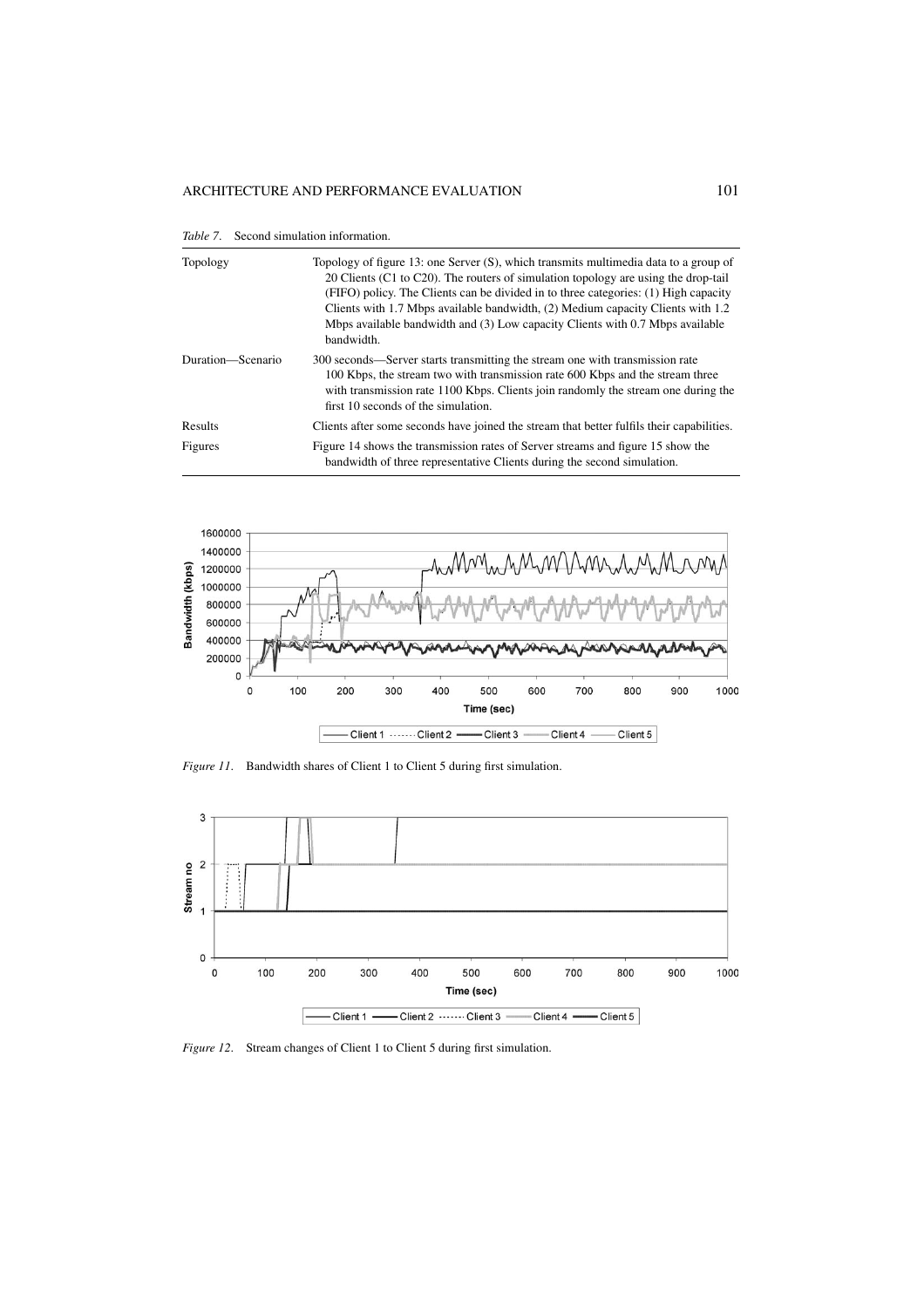

*Figure 13*. Simulation topology of second, third and fourth simulation.



*Figure 14*. Server streams transmission rates during second simulation.



*Figure 15*. Clients bandwidth during second simulation.

the simulation topology does not have any bottleneck link and the Clients join the stream that better fulfils their capability. When a Client tries to join a steam with either a higher or a lower bandwidth than its available bandwidth, it returns to the initial stream after some seconds.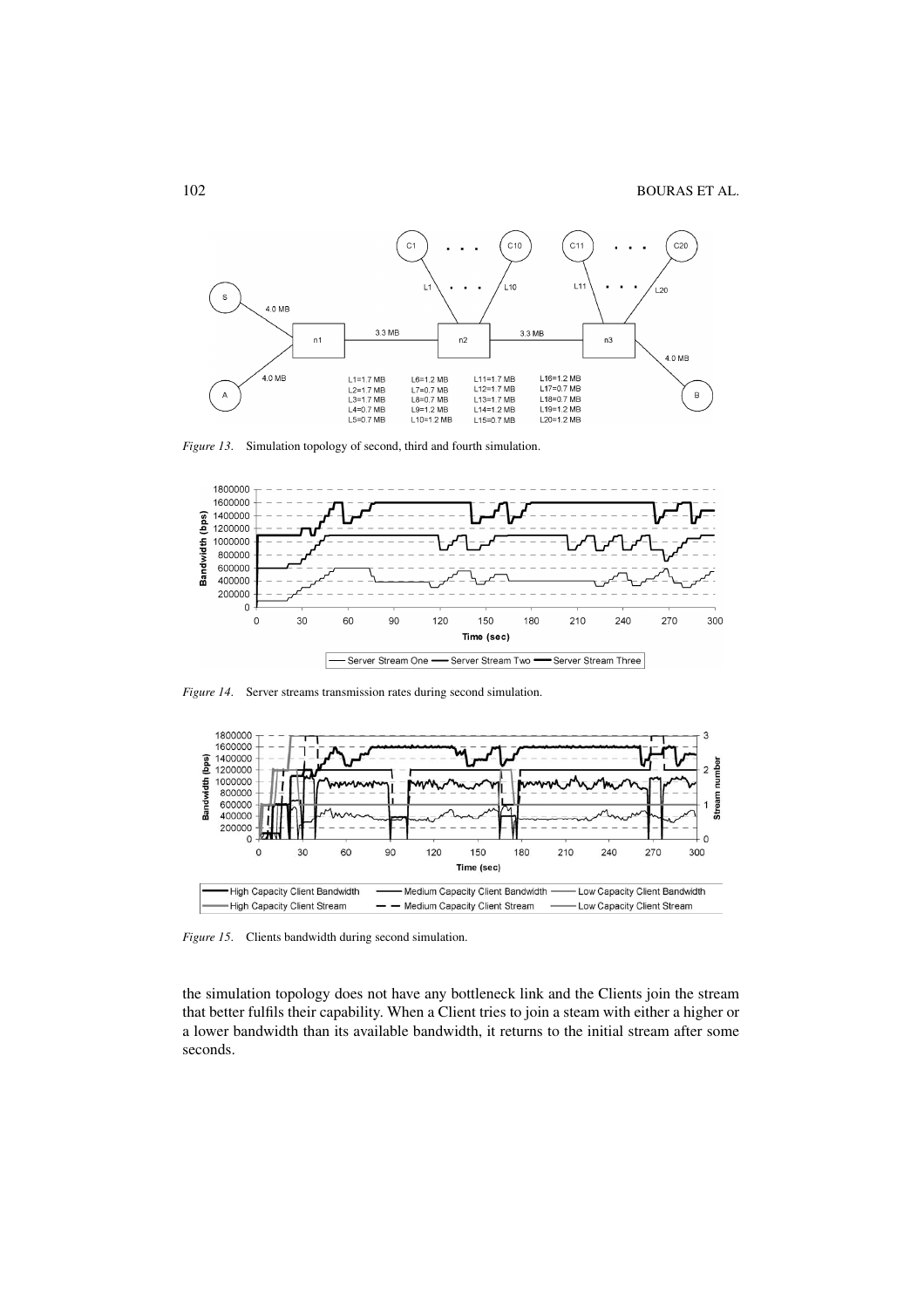

*Figure 16*. Server streams and TCP traffic transmission rates during third simulation.

*5.2.3. Third simulation: Transmission with background TCP traffic.* In this simulation, we multicast transmit at the same time multimedia data with the use of the implemented mechanism and TCP traffic. During this simulation, we investigate the behavior of the implemented mechanism against TCP traffic. In order to produce TCP traffic, we connect to node A and B of the simulation topology of figure 13, an FTP server and an FTP client respectively. The FTP server transmits a file to the FTP client using "4.3BSD Tahoe TCP" protocol [30]. The transmission of the file from the FTP server to the FTP client, starts at the 100th second and stops at the 200th second. Table 8 provides third simulation configuration and results.

As figure 16 shows, the Server streams start from their minimum transmission rate and increase their transmission rates while Clients join them. When the transmission of TCP source starts (at the 100th second), congestion occurs to links between the router *n*1, *n*2 and between router *n*2, *n*3 and the Server releases bandwidth so that the TCP traffic can use it. When the transmission of the TCP traffic takes place, the Server releases some bandwidth (about 0.5 Mbps) for a while and reserves it again.

As figure 17 show the Clients after some seconds have joined the stream that better fulfils their capabilities. When the transmission of TCP takes place most of the Clients do not change stream and keep receiving the same stream with reduced transmission rate due to the congestion condition.

| Topology          | Topology of figure 13 (same with second simulation) except that we have set the<br>bandwidth of links $n1-n2$ and $n2-n3$ to 3.3 Mbps.                                                                                                                                                 |
|-------------------|----------------------------------------------------------------------------------------------------------------------------------------------------------------------------------------------------------------------------------------------------------------------------------------|
| Duration—Scenario | 300 seconds—Same scenario with second simulation except that we transmit of TCP<br>traffic from 100th second to 200th second between node A and B.                                                                                                                                     |
| Results           | Clients after some seconds have joined the stream that better fulfils their capabilities.<br>TCP traffic has transmission rate of more than 0.4 Mbps many times and maximum<br>transmission rate of 1.2 Mbps during the simulation, which is good performance for<br>TCP transmission. |
| <b>Figures</b>    | Figure 16 shows the transmission rates of Server streams and the TCP traffic and<br>figure 17 show the bandwidth of three representative Clients during third simulation.                                                                                                              |

*Table 8*. Third simulation configuration and results.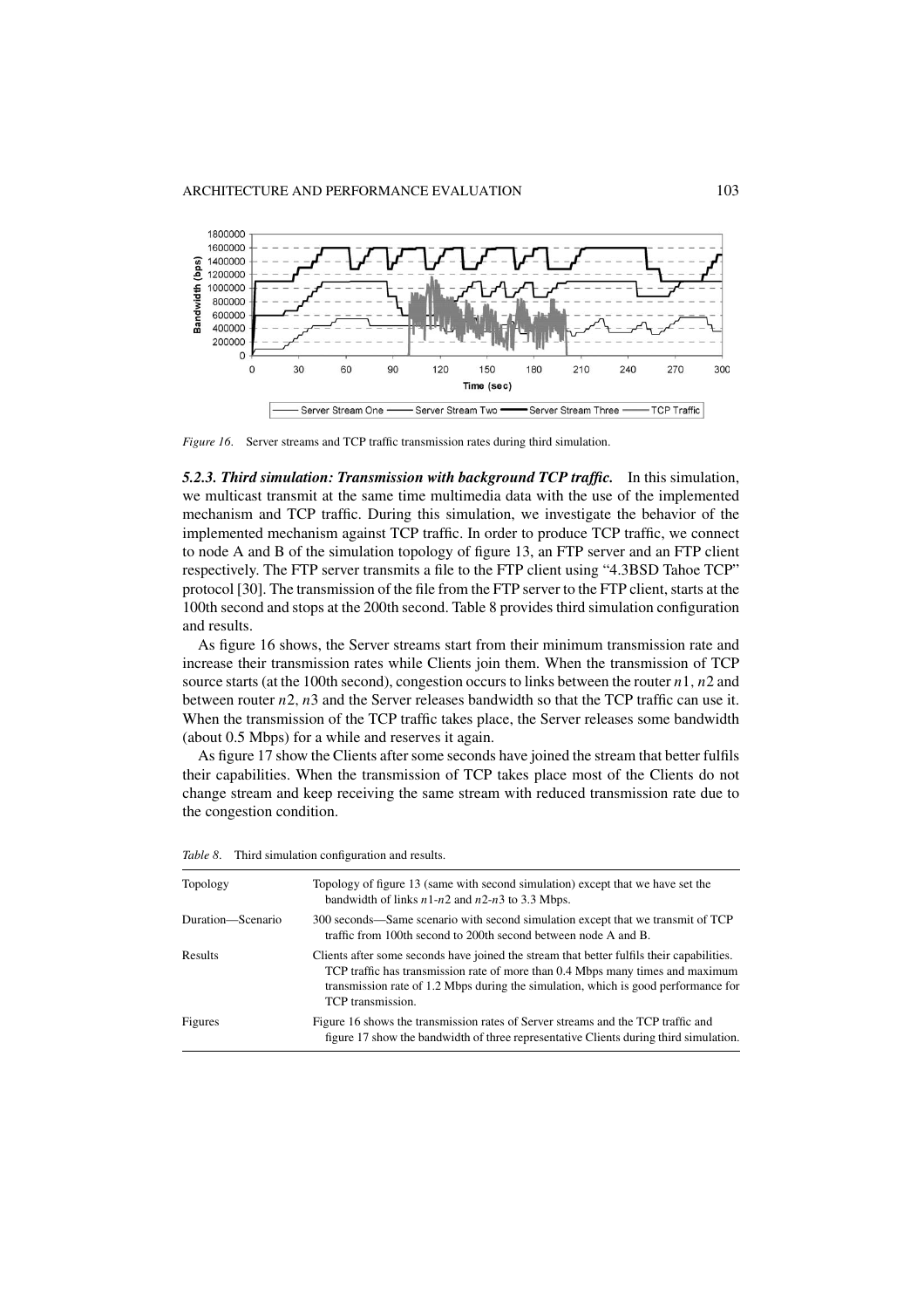

*Figure 17*. Clients bandwidth during third simulation.

It is obvious from figure 16 that the behavior of our mechanism to TCP traffic is friendly. The TCP traffic has transmission rate of more than 0.4 Mbps many times and maximum transmission rate of 1.2 Mbps during the simulation, which is good performance for TCP transmission. The Server has the following drawback: The Server's transmission rate during the transmission of TCP traffic is not stable. The Server would have ideal behavior if it reduced its transmission rate and kept it steady while the transmission of TCP traffic took place.

*5.2.4. Fourth simulation: Transmission with background UDP traffic.* In this simulation, we multicast transmit at the same time multimedia data with the use of the implemented mechanism and UDP traffic. During this simulation, we investigate the behavior of the implemented mechanism during network congestion produced by a greedy UDP traffic. In order to produce UDP traffic, we attach to node A of the simulation topology, a CBR (Constant Bit Rate) traffic generator (CBR-Source), which transmits data to a CBR-Receiver attached to node B of the simulation topology. The CBR-Source produces UDP traffic with constant transmission rate of 2.5 Mbps. The CBR-Source starts the transmission of data at 100th second, and stops the transmission of data at 200th second. Table 9 provides fourth simulation configuration and results.

*Table 9*. Forth simulation configuration and results.

| Topology          | Topology of figure 13 (same with second simulation).                                                                                                                                                                                                                                                         |
|-------------------|--------------------------------------------------------------------------------------------------------------------------------------------------------------------------------------------------------------------------------------------------------------------------------------------------------------|
| Duration—Scenario | 300 seconds—Same scenario with second simulation except that we transmit<br>UDP traffic from 100th second to 200th second between node A and B.                                                                                                                                                              |
| Results           | When the transmission of UDP takes place, most of the Clients change stream<br>and start receiving the stream with smaller transmission rate due to the<br>congestion condition. When the transmission of UDP traffic stops (200th)<br>second), the Server gradually reserves again the available bandwidth. |
| <b>Figures</b>    | Figure 18 shows the transmission rates of Server streams and the TCP traffic<br>and figure 19 the show the bandwidth of three representative Clients during<br>fourth simulation.                                                                                                                            |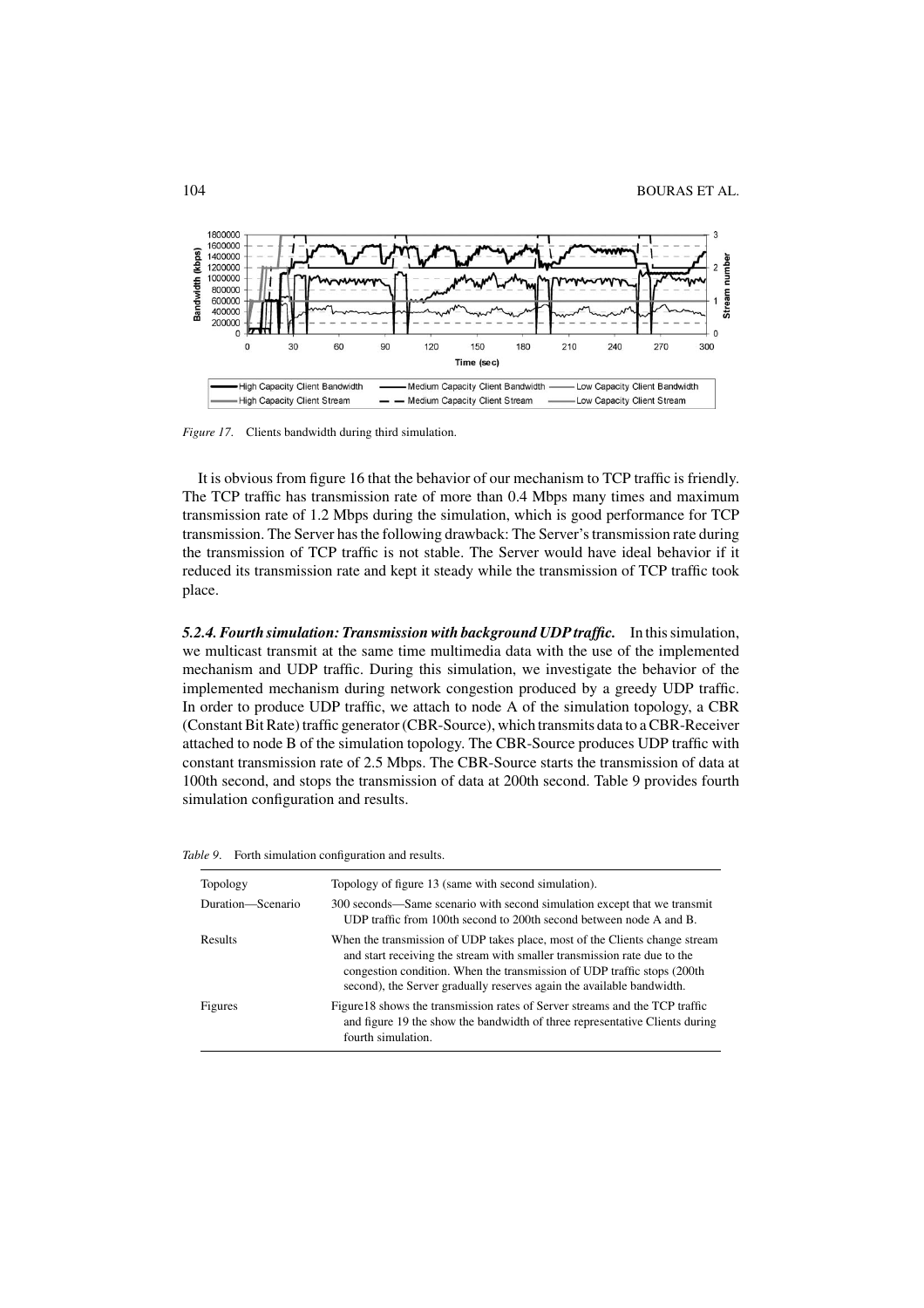

*Figure 18*. Server streams and UDP traffic transmission rates during fourth simulation.

As figure 18 shows, the Server streams start from their minimum transmission rate and increase their transmission rates while Clients join in. When the transmission of UDP traffic starts (at 100th second), congestion occurs to links between the router n1, n2 and between router *n*2, *n*3. The Clients prefer smaller transmission rates due to congestion condition, and the Server reduces its transmission rate near to 0.5 Mbps and keeps this transmission rate for the next 100 seconds (except from 170th second to 190th second, when the Server releases 1.0 Mbps), during which the transmission of UDP traffic takes place. When the transmission of UDP traffic stops (200th second), the Server gradually reserves again the available bandwidth.

As figure 19 shows, the Clients after some seconds have joined the stream that better fulfils their capabilities. When the transmission of CBR takes place, most of the Clients change stream and start receiving the stream with smaller transmission rate due to the congestion condition.

It is obvious from figure 18 that the proposed mechanism reduces the transmitting rate to the "maximum possible", meaning that it occupies only the bandwidth left by the UDP traffic. This is explained by the fact that our protocol implements an adaptation mechanism while UDP does not.



*Figure 19*. Bandwidth of high capacity Client during fourth simulation.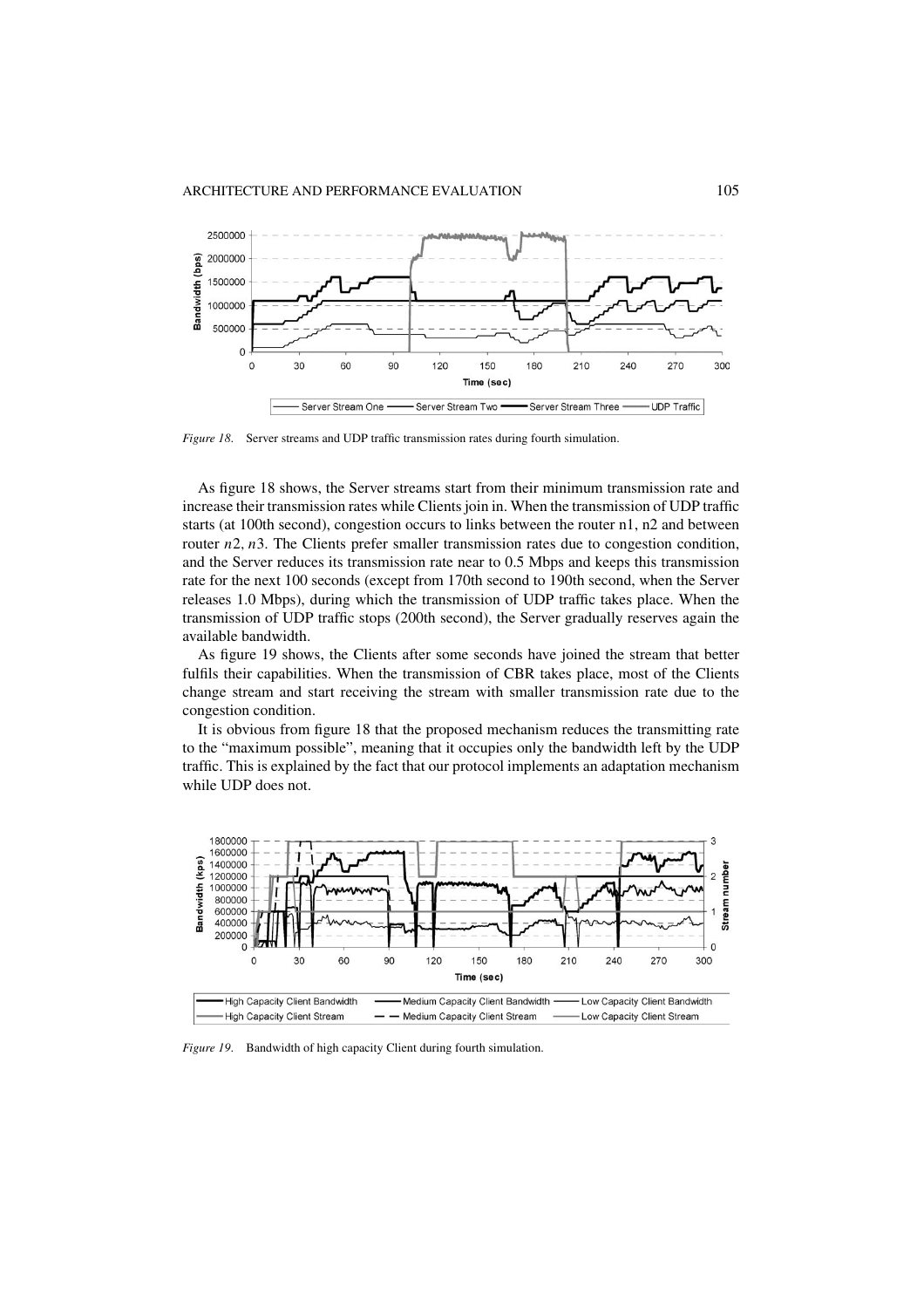## *5.3. Comparison of simulation and experimental results*

In outline, the proposed mechanism has similar behavior both in the simulation environment and in the real network environment. In both cases the proposed mechanism behaves the same against TCP traffic and heavy network congestion produced by greedy UDP traffic. We notice the following differences in the behavior of the proposed mechanism between the simulation environment and the real network environment:

- The transmission rate of the Server is not so stable in the real network environment as it is in the simulation environment.
- The Server needs more time to find the streams' transmission rates that most satisfy the heterogeneous group of Clients in the real network environment comparing with the simulation environment.

The above differences derive from the following facts:

- During the simulation, we assume that the encoder of the Server has the capability to produce any transmission rate that the proposed mechanism suggests. This is not true during the experiments in a real network environment due to the fact that depending on the used compression scheme and the data content, the encoder might only be able to change its transmission rate in steps. When the proposed mechanism suggests a new transmission rate and the encoder cannot produce it, this causes instability to the operation of the proposed mechanism. This is the reason why during the experiments in a real network environment the transmission rate of the Server is not stable.
- During the simulation, we assume that the CPU of the Server is powerful enough to encode all the transmitted streams. This is not always true during the experiments in a real network environment. Many times the CPU can be overloaded, which has as result the instability of the Server operation. Due to this instability, the Server cannot keep the transmission rate that the proposed mechanism suggests. This leads to the above described behavior of the Server.

In order to avoid the above described undesirable behavior of the proposed mechanism during the experiments in a real network environment, we have to take into account the following constrains that the multimedia communication over the Internet has:

- *Fixed limits*: The quality of a multimedia stream can usually be improved by increasing the bandwidth share of the stream. However, above a certain limit no noticeable improvements in the quality will be observed anymore.
- *Granular adaptation*: Depending on the used compression scheme and data content, a data source might only be able to change its transmission rate in steps.
- *Stable presentation*: To provide the user with a stable perceived quality, the adaptation mechanism needs to limit the maximum changes as well the rate of changes in the transmission rate of a multimedia stream.
- *Loss tolerance*: Depending on the transferred content, the user and the used compression scheme, some data losses might be tolerated during a multimedia communication.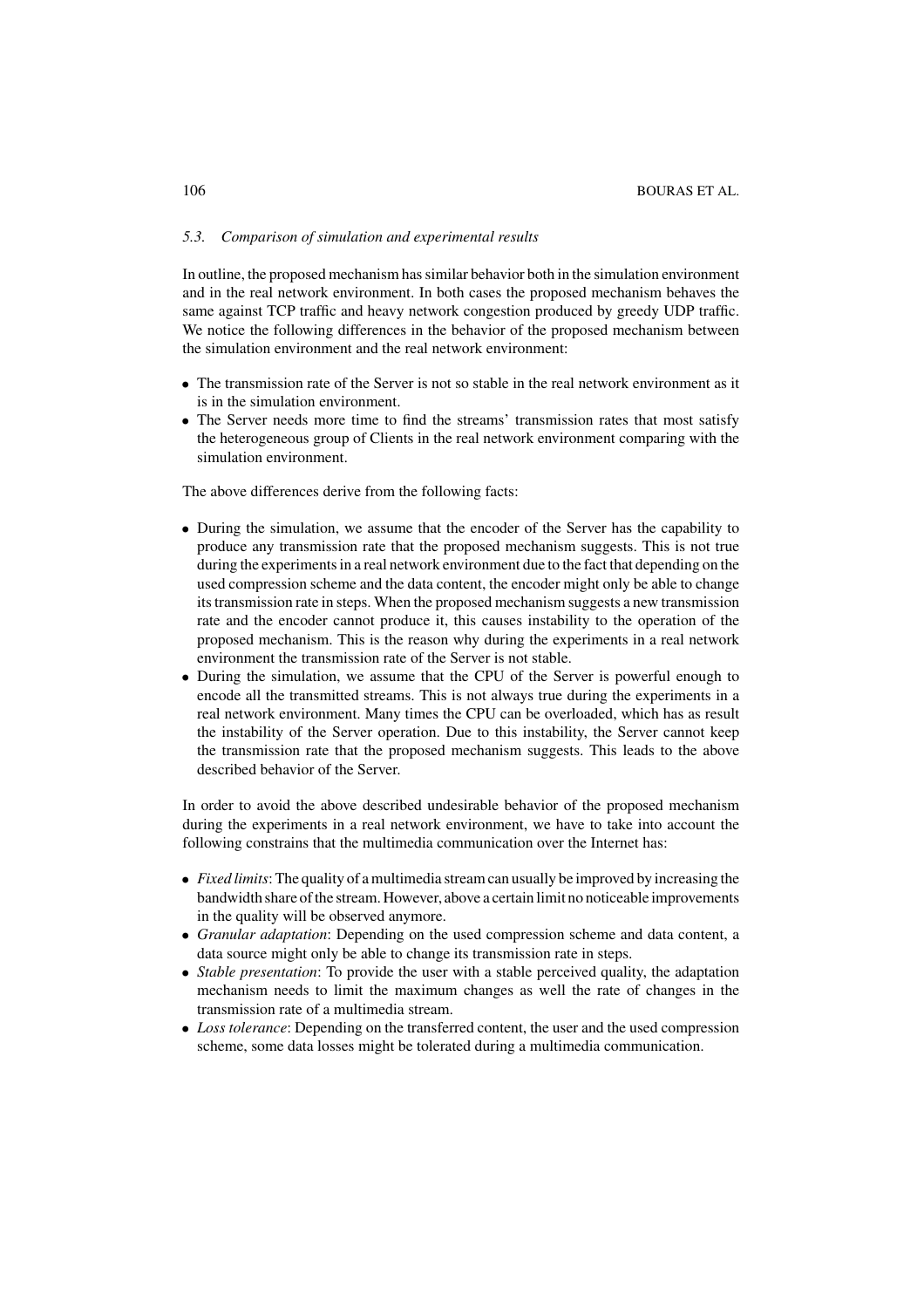## **6. Conclusion—Future work**

In this paper, we present the architecture of a prototype for multicast transmission of adaptive multimedia data in a heterogeneous group of Clients with the use of replicated streams. We concentrate on the design of a mechanism for monitoring the network condition and estimate the appropriate rate for the transmission of the multimedia data in each stream in order to allocate each Client to the appropriate stream and treat the Clients with fairness. Moreover we implement a TCP-friendly application. We investigate the behaviour of the implemented prototype through a number of experiments and a number of simulations. Our future work includes the validation of the implemented prototype by using it for the multicast transmission of multimedia data in a heterogeneous group of Clients in the Internet. In addition we will perform a detailed validation of the implemented prototype through test over the Internet with use of large participants groups. Moreover, we will investigate the benefits of dynamically adding more streams instead of the static number of streams (specified during initialisation) that the implemented prototype supports now. Finally we intend to enhance the implementation by adding a mechanism in order to dynamically choose and modify the parameters that regulate the aggressiveness of the adaptation.

## **Note**

1. The minimum RTCP retransmission timeout is 5 sec [26].

## **References**

- 1. J. Bolot, T. Turletti, and I. Wakeman, "Scalable feedback control for multicast video distribution in the internet," in Proceedings of SIGCOMM 1994, London, England, ACM SIGCOMM, Aug. 1994, pp. 139– 146.
- 2. Ch. Bouras and A. Gkamas, "Streaming multimedia data with adaptive QoS characteristics," in Protocols for Multimedia Systems 2000, Cracow, Poland, Oct. 22–25, 2000, pp. 129–139.
- 3. Ch. Bouras, A. Gkamas, A. Karaliotas, and K. Stamos, "Architecture and performance evaluation for redundant multicast transmission supporting adaptive QoS," in 9th International Conference on Software, Telecommunications and Computer Networks (SoftCom 2001) Split, Dubrovnik(Croatia), Ancona, Bari (Italy), Vol. II, Oct. 09-12 2001, pp. 585–592.
- 4. Ch. Bouras, A. Gkamas, A. Karaliotas, and K. Stamos, "An architecture for redundant multicast transmission supporting adaptive QoS," 7th International Workshop on Multimedia Systems, Capri, Italy, Nov. 7–9, 2001, pp. 133–142.
- 5. R. Braden, D. Clark, and S. Shenker, "Integrated services in the internet architecture: An overview," RFC 1633.
- 6. J. Byers, M. Frumin, G. Horn, M. Luby, M. Mitzenmacher, A. Roetter, and W. Shaver, "FLID-DL: Congestion control for layered multicast," in Proceedings of NGC 2000, Nov. 2000, pp. 71–81.
- 7. S. Cen, C. Pu, and J. Walpole, "Flow and congestion control for internet media streaming applications," in Proceedings of Multimedia Computing and Networking, 1998.
- 8. Y. Chang, C. Li, and D.G. Messerschmitt, "Adapting network video to multi-time scale bandwidth fluctuations," in Proceedings 2000 IEEE International Conference on Multimedia and Expo, New York, NY, USA, July 2–August 2000.
- 9. S. Cheung, M.H. Ammar, and X. Li, "On the use of destination set grouping to improve fariness in multicast video distribution," INFOCOM 1996: 553–560, March 24–28, 1996, San Francisco, California.
- 10. S. Deering and R. Hinden, Internet Protocol, Version 6 (IPv6) Specification, RFC 2460.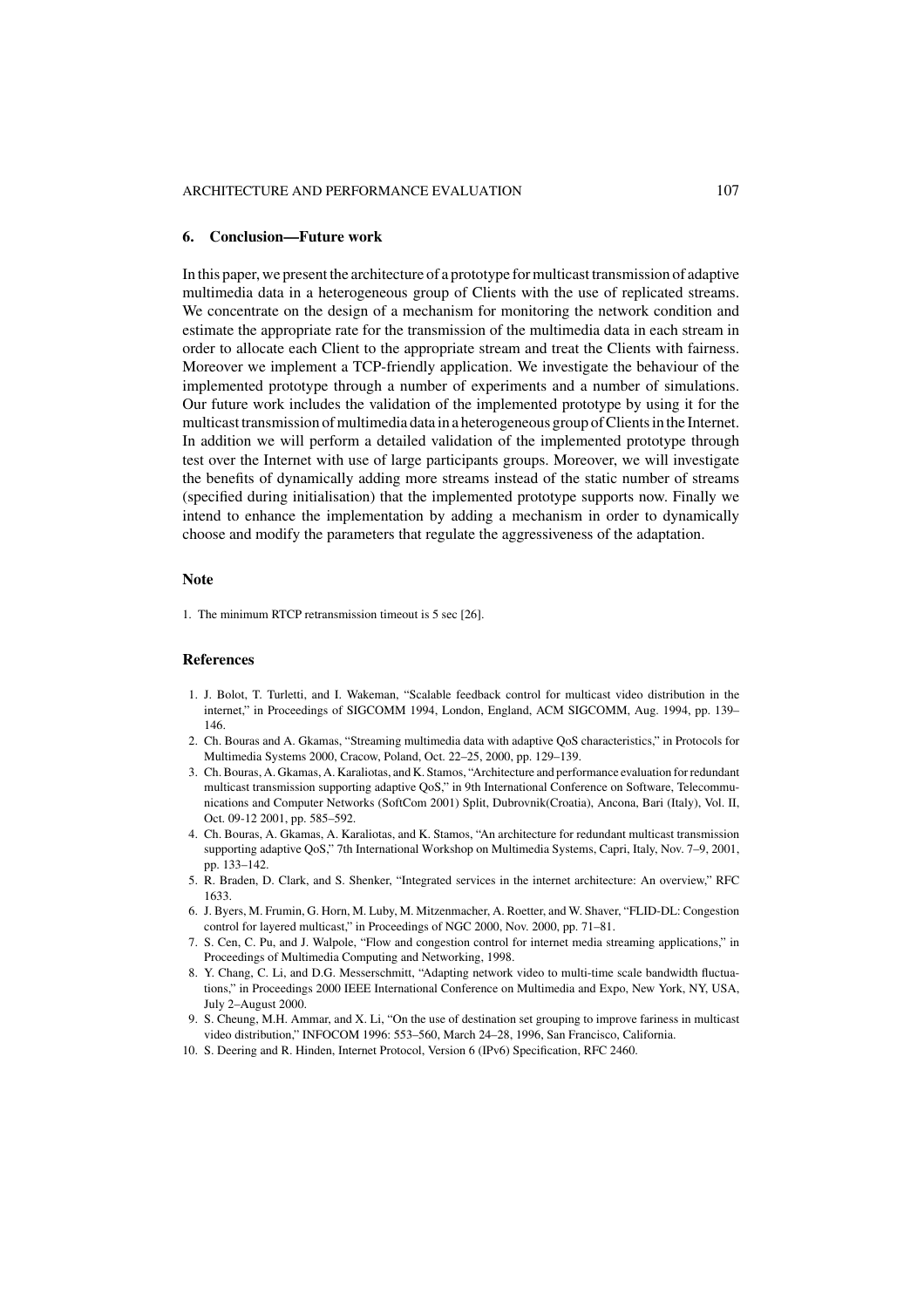- 11. C. Diot, "On QoS & traffic engineering and SLS-related work by sprint," in workshop on Internet Design for SLS Delivery, Tulip Inn Tropen, Amsterdam, The Netherlands, 25–26 Jan. 2001.
- 12. S. Floyd and K. Fall, "Promoting the use of end-to-end congestion control in the internet," IEEE/ACM Transactions on Networking, 1998, Submitted.
- 13. Java Media Framework: http://java.sun.com/products/java-media/jmf/index.html.
- 14. T. Jiang, M.H. Ammar, and E.W. Zegura, "Inter-receiver fairness: A novel performance measure for multicast ABR sessions," SIGMETRICS 1998, pp. 202–211.
- 15. T. Jiang, E.W. Zegura, and M. Ammar, "Inter-receiver fair multicast communication over the internet," in Proceedings of the 9th International Workshopon Network and Operating Systems Support for Digital Audio and Video (NOSSDAV), June 1999, pp. 103–114.
- 16. T. Kim and M.H. Ammar, "A comparison of layering and stream replication video multicast schemes," in Proc. NOSSDAV'01, Port Jefferson, NY, June 25–26, 2001.
- 17. X. Li, M. Ammar, and S. Paul "Video multicast over the internet," IEEE Network Magazine, April 1999.
- 18. S. McCanne and S. Floyd, "The UCB/LBNL network simulator," Software Online. http://www.isi.edu/nsnam/ns/
- 19. S. McCanne and V. Jacobson, "Receiver-driven layered multicast," 1996 ACM Sigcomm Conference, Aug. 1996, pp. 117–130.
- 20. P. Mundur, A. Sood, and R. Simon, "Network delay Jitter and client buffer requirements in distributed video-on-demand systems," Department of Computer Science George Mason University Fairfax, VA 22030.
- 21. K. Nichols, S. Blake, F. Baker, and D. Black, "Definition of the differentiated services field (DS field) in the IPv4 and IPv6 Headers," RFC 2474.
- 22. J. Pandhye, J. Kurose, D. Towsley, and R. Koodli, "A model based TCP-friendly rate control protocol," in Proc. International Workshop on Network and Operating System Support for Digital Audio and Video (NOSSDAV), Basking Ridge, NJ, June 1999.
- 23. K. Park, G. Kim, and M. Crovella, "On the relationship between file sizes, transport protocols, and selfsimilar network traffic," in Proceedings of the International Conference on Network Protocols, Oct. 1996, pp. 171–180.
- 24. L. Rizzo, "pgmcc: A TCP-friendly single-rate multicast congestion control scheme," in Proceedings of SIG-COMM'2000, Stockholm, Aug. 2000.
- 25. H. Schulzrinne and S. Casner, "RTP profile for audio and video conferences with minimal control," RFC 3551, IETF, July 2003.
- 26. H. Schulzrinne, S. Casner, R. Frederick, and V. Jacobson, "RTP: A transport protocol for real-time applications," RFC 3550, IETF, July 2003.
- 27. D. Sisalem, "Fairness of adaptive multimedia applications," in ICC '98. 1998 IEEE International Conference on Communications. Conference Record. Affiliated with SUPERCOMM'98 IEEE, 1998, pp. 891-5, Vol. 2. 3 Vol. xxxvii+1838 pp.
- 28. D. Sisalem and A. Wolisz, "LDA+ TCP-friendly adaptation: A measurement and comparison study," in the 10th International Workshop on Network and Operating Systems Support for Digital Audio and Video (NOSSDAV'2000), Chapel Hill, NC, USA, June 25–28, 2000.
- 29. H. Smith, M. Mutka, and D. Rover, "A feedback based rate control algorithm for multicast transmitted video vonferencing," Journal of High Speed Networks, Accepted.
- 30. M. Allman, V. Paxson, and W. Stevens, "TCP congestion control," RFC 2581, April 1999.
- 31. B.J. Vickers, C.V.N. Albuquerque, and T. Suda, "Adaptive multicast of multi-layered video: Rate-based and creditBased approaches," in Proc. of IEEE Infocom, March 1998.
- 32. J. Walpole, R. Koster, S. Cen, C. Cowan, D. Maier, D. McNamee, C. Pu, D. Steere, and L. Yu, "A player for adaptive mpeg video streaming over the internet," in Proceedings of the 26th Applied Imagery Pattern Recognition Workshop AIPR-97, SPIE, Washington, DC, Oct. 1997.
- 33. J. Widmer and M. Handley, "Extending equation-based congestion control to multicast applications," in Proc. ACM SIGCOMM, San Diego, CA, Aug. 2001.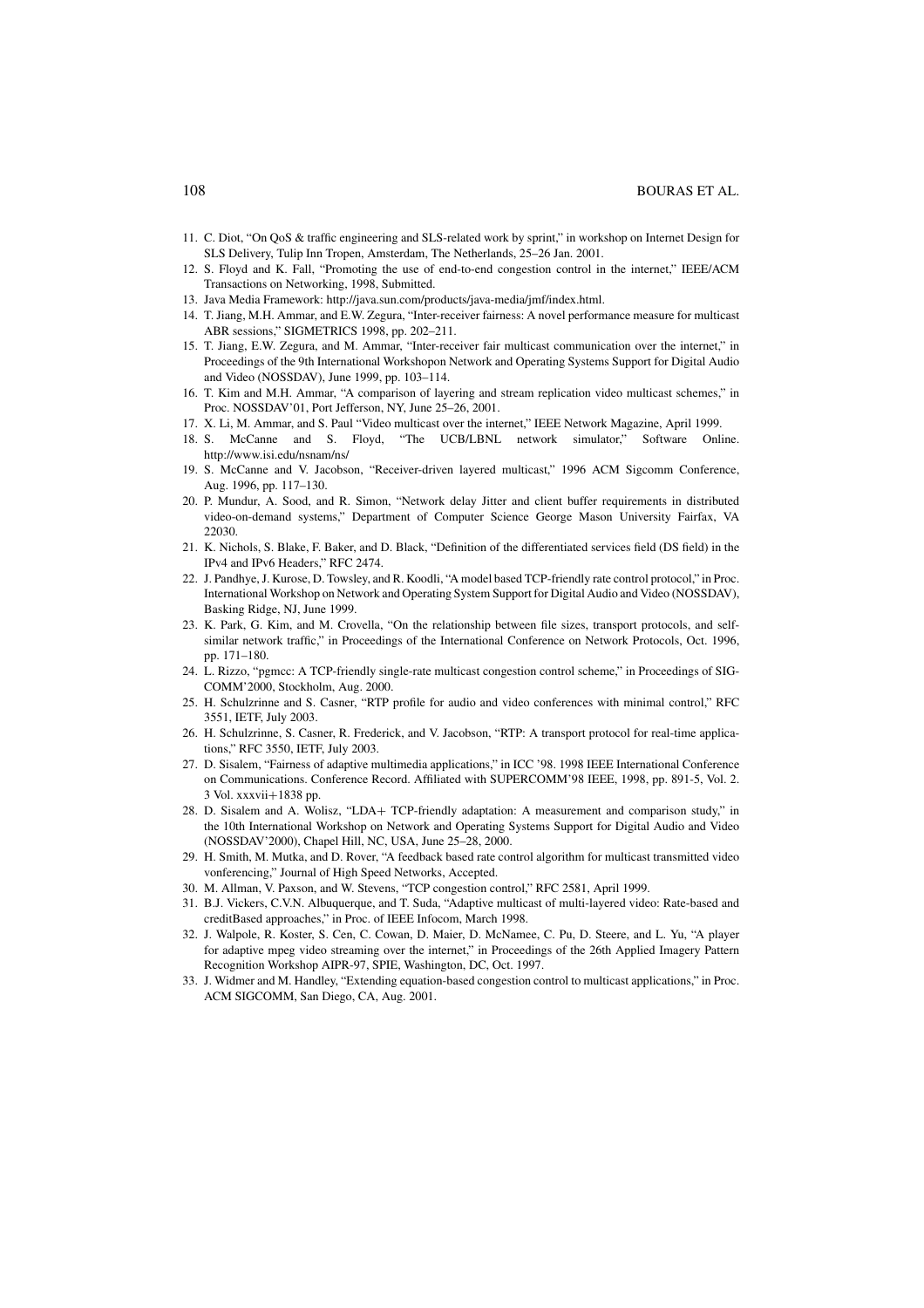## ARCHITECTURE AND PERFORMANCE EVALUATION 109



**Christos Bouras** obtained his Diploma and Ph.D. from the Computer Science and Engineering Department of Patras University (Greece). He is currently an Associate Professor in the above department. Also he is a scientific advisor of Research Unit 6 in Research Academic Computer Technology Institute (CTI), Patras, Greece. His research interests include Analysis of Performance of Networking and Computer Systems, Computer Networks and Protocols, Telematics and New Services, QoS and Pricing for Networks and Services, e-Learning Networked Virtual Environments and WWW Issues.



**Apostolos Gkamas** obtained his Diploma, Master Degree and Ph.D. from the Computer Engineering and Informatics Department of Patras University (Greece). He is currently an R&D Computer Engineer at the Research Unit 6 of the Computer Technology Institute, Patras, Greece. His research interests include Computer Networks, Telematics, Distributed Systems, Multimedia and Hypermedia.



**Anastasios Karaliotas** obtained his Diploma and Master Degree from the Computer Engineering and Informatics Department of Patras University (Greece). He works in the Network Technologies Sector of Research Academic Computer Technology Institute (CTI) since November 1999. His research interests are focused on the design, implementation and operation of computer networks.